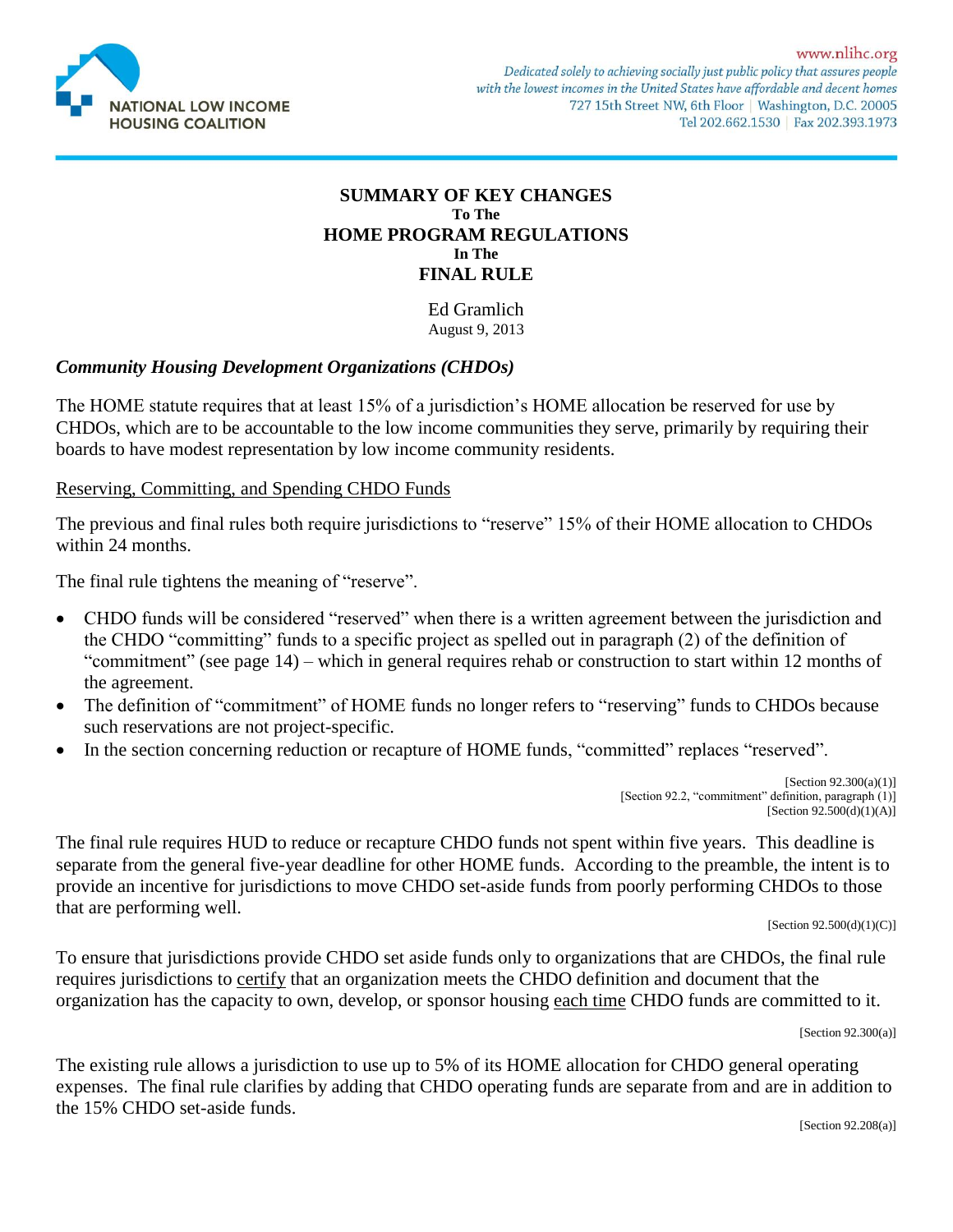Definition of CHDO is changed in four ways:

1. The existing rule allows a for-profit to create a CHDO, as long as no more than one third of the CHDO's board is appointed by the for-profit (among other limits).

The final rule adds a paragraph stating that if a for-profit creates a CHDO, the for-profit's officers and employees cannot be officers or employees of the CHDO.

[Section 92.2, CHDO definition, paragraph  $(3)(iv)$ ]

2. The existing rule states that a "public entity" cannot be a CHDO, but it allows a public entity to create a CHDO as long as no more than one third of that CHDO's board is appointed by the public entity and no more than one third of the board are public officials or employees of the HOME participating jurisdiction.

The final rule substitutes the term "government entity" for "public entity" and provides examples of government entities, including housing finance agencies and public housing agencies. Government entities can continue to create CHDOs with the same one-third limits. The final rule further specifies that officers or employees of a government entity may not be officers or employees of the CHDO.

[Section 92.2, CHDO definition, paragraph  $(5)$ ]

3. The previous rule required a CHDO to have demonstrated capacity for carrying out HOME activities, but allowed an organization to demonstrate capacity by engaging an experienced consultant who could both carry out HOME activities and train key staff so that they could gain the needed capacity.

In the preamble to the proposed rule, HUD stated that it was concerned that some CHDOs relied on consultants without developing internal capacity. Therefore, the final rule specifically requires a CHDO that is a "developer" or "sponsor" (see next page for definitions) to have paid employees on staff with housing development experience.

- Demonstrated capacity cannot be met through volunteers or staff donated by another organization.
- The preamble to the final rule provides additional guidance not evident in the final text of the regulation:
	- <sup>o</sup> Paid staff do not have to be full time, but their hours must be appropriate for their role.
	- <sup>o</sup> Demonstrated capacity may be met through the use of independent contractors who have experience.
	- <sup>o</sup> Volunteers, board members, and donated staff may help the CHDO, but they cannot count toward the requirement of demonstrated capacity.
- The final rule, however, allows new CHDOs to use consultants to demonstrate capacity and to train staff during the first year of operation.

The final rule adds a definition of "owner" (see next page) to include a CHDO that does not have development capacity, but demonstrates capacity to own and operate rental housing.

[Section 92.2, CHDO definition, paragraph (9)]

4. The final rule adds that a nonprofit may qualify as a CHDO if it is a wholly-owned subsidiary of a taxexempt nonprofit.

[Section 92.2, CHDO definition, paragraph (4)]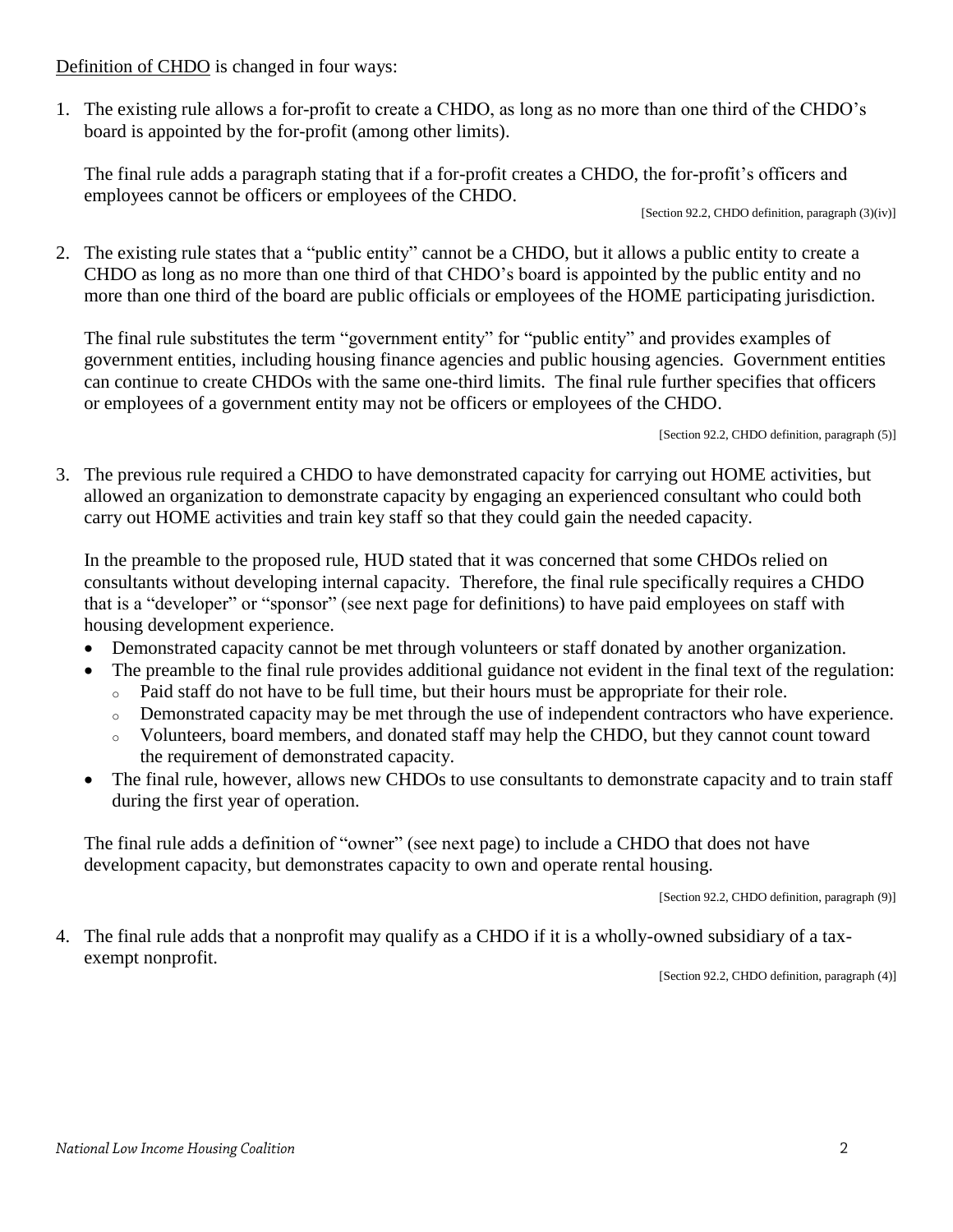## Definitions of housing that is "owned", "developed", or "sponsored" by a CHDO

The final rule incorporates language from existing administrative guidance that refines and expands upon previous definitions of housing that is owned, developed, or sponsored by a CHDO.

The final rule adds a definition of "owner" of rental housing to include a CHDO that does not have development capacity, but demonstrates capacity to own and operate rental housing.

- Such a CHDO is required to own the project throughout the affordability period (as well as during development if rehabilitation or construction is involved).
- If a property will be constructed or rehabbed, then the CHDO must hire a project manager or have a contract with a development contractor to oversee the development.

In the preamble to the final rule, HUD indicates that this change to the regulations is intended to address capacity issues in rural areas. During a conference call, HUD also stated that this new provision has the possibility of enabling more nonprofits to access the 15% CHDO set-aside.

[Section 92.300(a)(2)]

The final rule adds a definition of "developer" of rental housing to include a CHDO that constructs new housing or rehabs substandard housing that it owns.

- To be the "developer" the CHDO must be in sole charge of all aspects of the development process.
- The CHDO must own the housing during development and for a period at least as long as the affordability period.

[Section  $92.300(a)(3)$ ]

The final rule adds that rental housing is "sponsored" by a CHDO if:

- The CHDO develops the rental housing and agrees to convey it to a nonprofit at a predetermined time after development is complete; or,
- A subsidiary of a CHDO or a CHDO that is a subsidiary of another entity (such as a limited liability company) owns or develops the rental housing.

 $[Section 92.300(a)(4) \& (5)]$ 

CHDO ownership may be met through a long-term ground lease (a provision intended to accommodate land trusts, according to the preamble to the final rule).

[Section  $92.300(a)(2)$ &(3)]

The final rule adds a definition of "developer" of homeowner projects to include a CHDO that owns existing housing it rehabs or new housing it develops to sell to low income residents.

- To be a developer, the CHDO must arrange financing and be in sole charge of construction.
- The CHDO may provide direct downpayment assistance when it sells the housing. However, HOME funds used for downpayment assistance cannot be greater than 10% of the amount of HOME funds used for development.

[Section 92.300(a)(6)]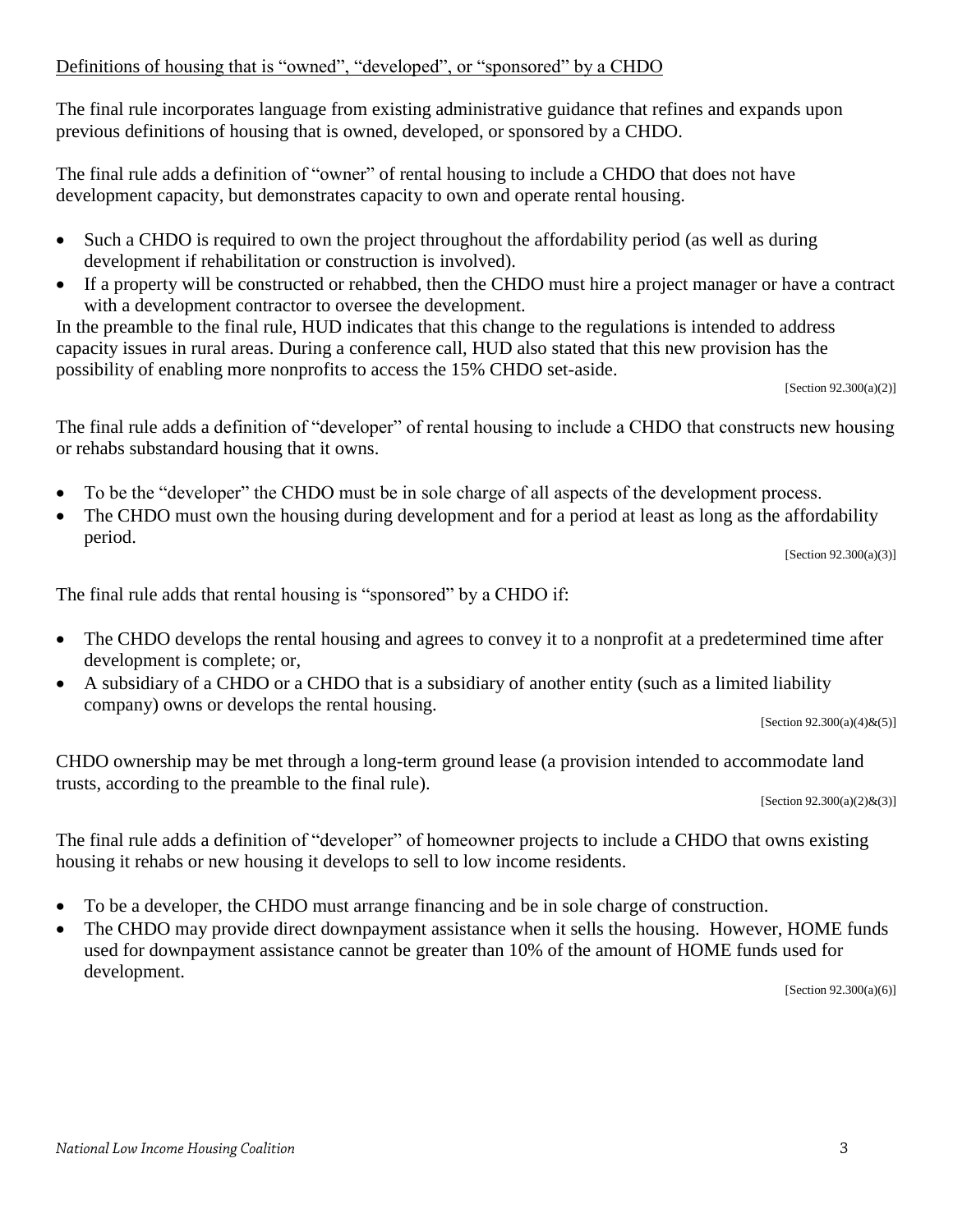# Written Agreements With Jurisdictions

Before a jurisdiction distributes HOME to a CHDO, there must be a written agreement containing a number of provisions. (See page 22, "*Increased Jurisdiction Responsibilities"* for more about written agreements in general.)

For CHDOs developing homeownership housing, the written agreement must specify whether the CHDO may keep proceeds from the sale of the housing and whether the proceeds are to be used for HOME-eligible activities or other housing activities to benefit low income households.

[Section 92.504(c)(3)(x)]

For CHDOs receiving HOME for operating expenses, the final rule adds a new paragraph pertaining to the written agreement.

- The agreement must describe the use of HOME for operating expenses.
- If the CHDO is not also receiving HOME for a housing project, the agreement must indicate that the CHDO is expected to receive funds for a project within 24 months. It must also discuss the consequences if development funding is not obtained. This language echoes existing language in Section 300(e).

[Section 92.504(c)(6)]

#### *Troubled HOME Rental Projects*

The existing rule, in general, prohibits providing additional HOME funds one year after project completion.

[Section  $92.214(a)(6)$ ]

The final rule has a new section in order to help preserve HOME rental projects that have become financially troubled and are at risk of failure or foreclosure.

 If operating costs significantly exceed operating revenue, a project is considered no longer financially viable.

 $[Section 92.210(a)]$ 

- HUD will allow a jurisdiction to invest additional HOME funds in the project, as long as the original investment plus the additional investment does not exceed the per-unit subsidy limit in the current regulations.
	- $\circ$  The additional funds could be used for recapitalization of project reserves for the HOME units, as well as for rehab.
	- o HUD "may" (not "must") extend the affordability period if additional HOME dollars are invested.

[Section 92.210(b)]

 HUD could also permit the jurisdiction to reduce the number of HOME units in the project, but only if the project has more than the minimum number of required HOME units.

 $[Section 92.210(c)]$ 

HUD currently grants waivers in order to preserve projects, but claims in the preamble that this is timeconsuming. Therefore, the new rule expedites preservation by allowing jurisdictions to undertake preservation activities without having to seek a HUD waiver.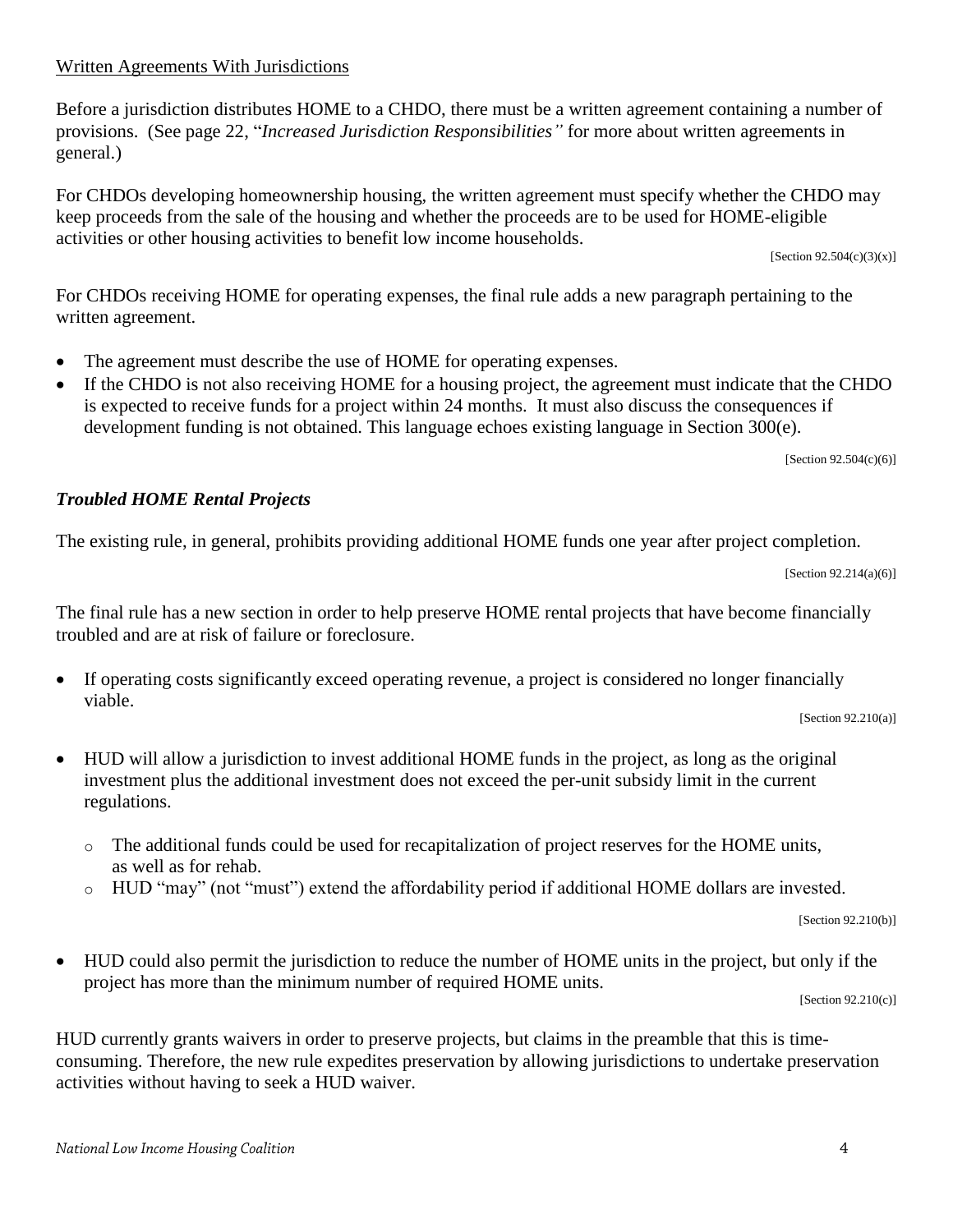## *HOME and Public Housing*

A new Section 92.213 sets out rules relating to the use of HOME funds with public housing.

- HOME is explicitly allowed to be used to develop "public housing" units that are HOPE VI units, as long as federal Capital Funds received by a public housing authority (PHA) are not also used to develop the HOPE VI units.
	- o Units developed with HOME and HOPE VI could, however, get operating assistance from the PHA's federal public housing Operating Fund; and,
	- o They could also subsequently receive Capital Funds for modernization and rehab.
- HOME may be used for units in a project that also has public housing units.
- HOME units cannot receive Capital Fund or Operating Fund assistance during the HOME period of affordability.

The HOME statute prohibits using HOME for public housing authorized under Section 9 of the Housing Act of 1937. HOPE VI is Section 24.

The preamble to the proposed rule offered three reminders:

- Use of HOME may trigger, for the entire project, the one-for-one replacement obligations and longer tenant compensation obligations of the HOME regulation at Section 92.353(e) [also known as the Section 104(d) anti-displacement provisions].
- HOME and public housing units in mixed-source projects must have separate waiting lists and rent structures.
- Gross rent (tenant contribution and operating subsidy) may not exceed the "High HOME rent", which is the lesser of the Fair Market Rent (FMR) or a fixed rent that does not exceed 30% of the annual income of a hypothetical household whose income does not exceed 65% of the area median income.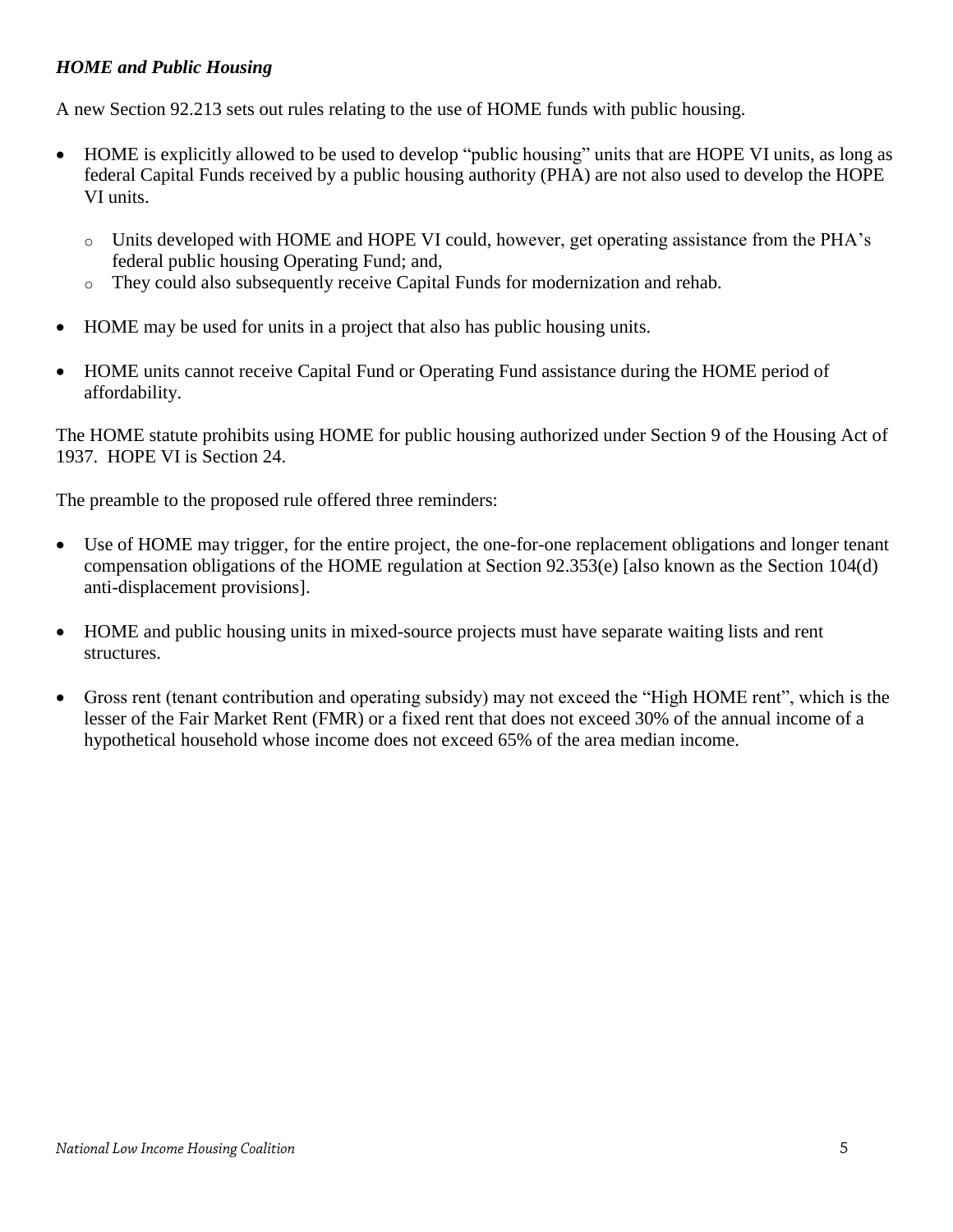## *Tenant Protections*

 There must be a written lease for all HOME rental units and units rented by recipients of HOME tenantbased rental assistance (TBRA). The lease must be for at least one year (unless a tenant and owner agree to a shorter period.

[Section 92.253(a)]

 Supportive services cannot be mandatory, except for tenants in transitional housing. The text of the rule does not characterize "supportive services", but the preamble to the proposed rule assumes supportive services are related to disability and justifies this addition based on Section 504 of the Rehabilitation Act, and the preamble to the final rule again points to Section 504. [Section 92.253(b)(9)]

 An increase in a tenant's income does not constitute "good cause" for terminating a lease or refusing to renew a lease.

[Section 92.253(c)]

 While not a "protection", Section 253 is changed to allow a tenant's failure to follow any transitional housing supportive services plan to be a basis for terminating a tenancy or refusing to renew a lease.

[Section 92.253(c)]

- Although not in the tenant protection portion of the regulations:
	- o If an owner converts HOME rental units to homeownership units, a tenant's refusal to purchase their unit does not constitute grounds for evicting them or not renewing their lease.

[Section  $92.255(a)$ ]

o The rule prohibits charging low income beneficiaries fees to cover the cost of administering the HOME program, such as fees for construction management or inspections for compliance with property standards. Jurisdictions may charge nominal application fees to discourage frivolous applications, but may not create an undue impediment to a low income household.

[Sections  $92.206(d)(6)$ ,  $207(b)$ , &  $214(b)(1)$ ]

- o Owners of rental projects may not charge tenants fees that are not customarily charged in rental housing, such as and laundry room access fees. However, owners may charge:
	- Reasonable application fees.
	- Parking fees if customary in that neighborhood.
	- Fees for services such as bus transportation or meals, but participation must be voluntary.

[Section 92.214(b)(3) & 504(c)(3)(xi)]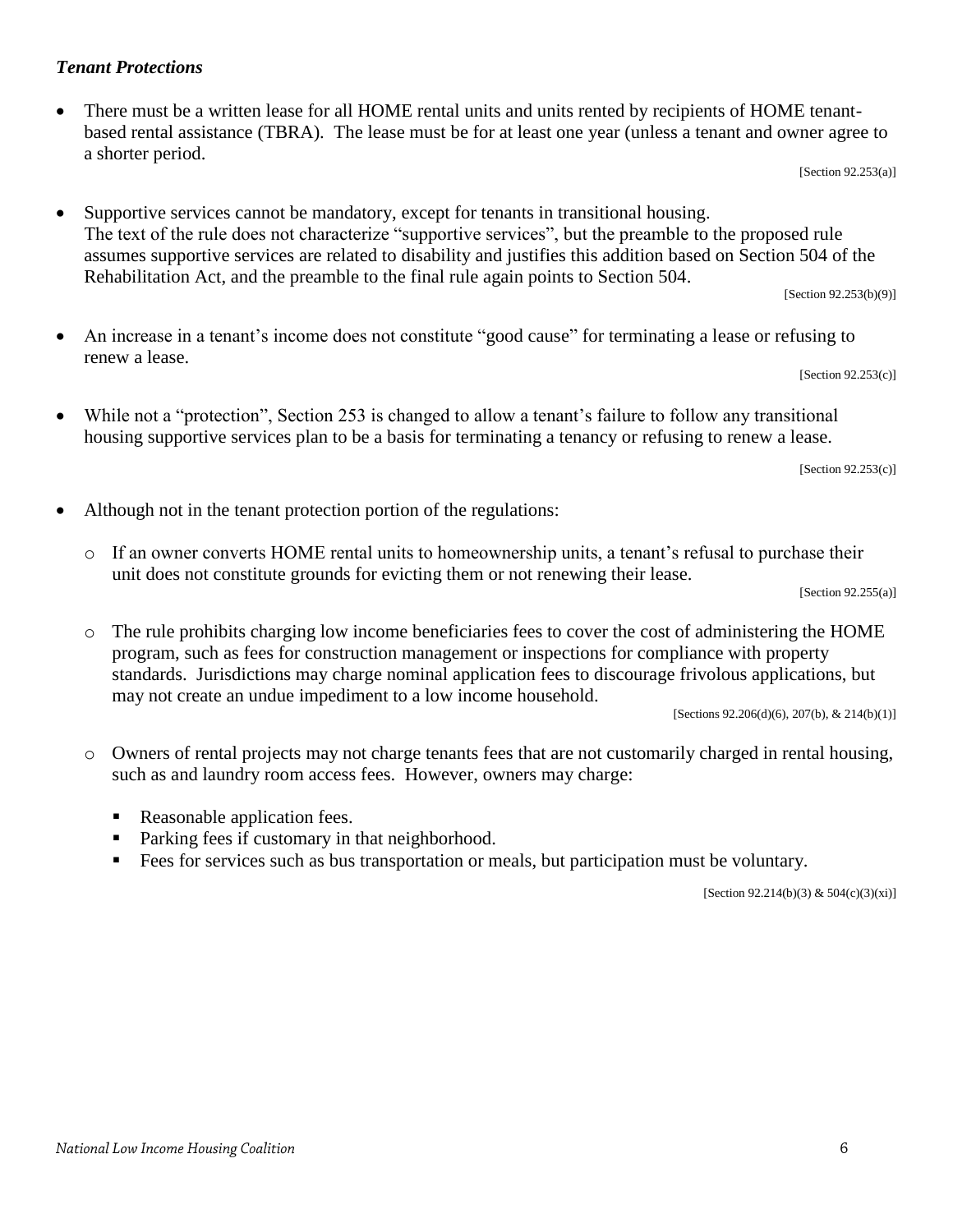## *Tenant Selection*

 Owners must comply with affirmative marketing requirements established by the jurisdiction (see page 9, *Affirmative Marketing*).

[Section 92.253(d)]

Owner's tenant selection policies must limit housing to income-eligible households.

[Section 92.253(d)(1)]

 The final rule elaborates on existing language requiring the owner's tenant selection policies to have criteria that are reasonably related to an applicant's ability to perform obligations of the lease. New language gives examples of such obligations: paying rent, not damaging the housing, and not interfering with the rights and quiet enjoyment of other tenants.

[Section 92.253(d)(2)]

 Tenant selection policies can limit eligibility or give preference to a particular segment of the population if permitted by the jurisdiction and if described in the ConPlan.

 $[Section 92.253(d)(3)]$ 

- o A limit or preference must not violate nondiscrimination requirements.
- o There is no violation if a limit or preference applies to housing that is also receiving funds from a federal program that limits eligibility – and the limit or preference is tailored to serve that segment of the population. The rule cites as examples of such federal programs: HOPWA, Shelter Plus Care, the Supportive Housing program, and Part 891 supportive housing for elderly or disabled people.

 $[Section 92.253(d)(3)(i)]$ 

- o If a project does not receive funds from a federal program that limits eligibility to a particular segment of the population, the project may have a limit or preference for people with disabilities who need services offered at a project only if:
	- The preference is limited to households with disabilities that significantly interfere with their ability to obtain and maintain housing; and,
	- The households would not be able to maintain themselves in housing without appropriate supportive services; and,
	- The needed services cannot be provided in a non-segregated setting.
		- Families must not be required to accept the services offered at the project.
		- Advertising may feature the services for a particular type of disability, but the project must be open to all people with disabilities who may benefit from the services at the project.

[Section 92.253(d)(3)(ii)]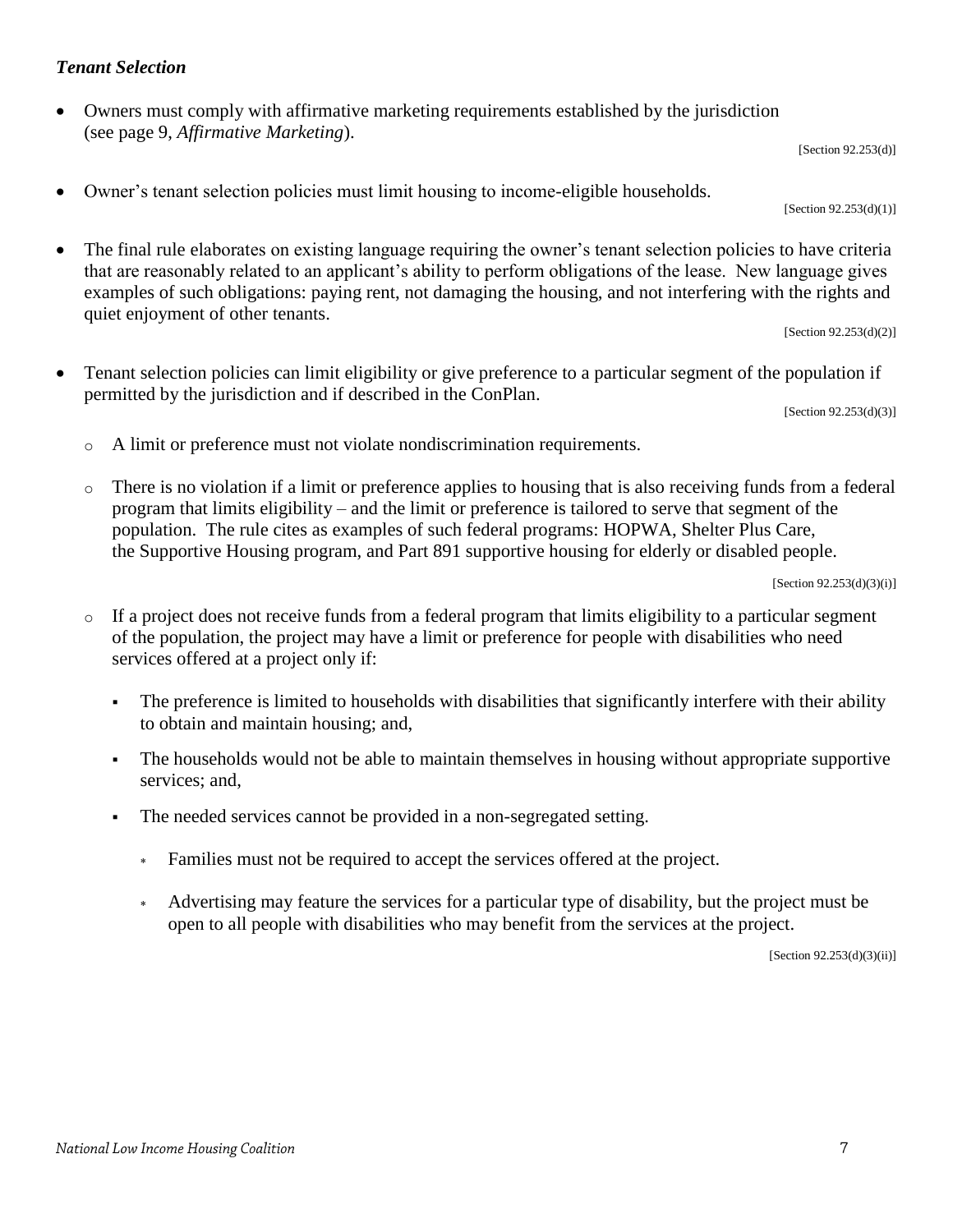#### National Low Income Housing Coalition

### *Tenant-Based Rental Assistance (TBRA)*

 New language expressly states that HOME may be used to pay utility deposits in conjunction with HOME TBRA or security deposit assistance. Stand-alone utility deposit assistance is not eligible.

 $[Section 92.209(a)]$ 

 The final rule adds a provision allowing jurisdictions' costs for unit inspection and income determination for TBRA to be eligible project-related soft costs. The previous rule only allowed such costs to be eligible as general management and oversight, a category capped at 10% of a jurisdiction's HOME allocation. The preamble to the final rule notes that jurisdictions commented that the previous rule was a disincentive to using HOME for TBRA.

[Section 92.209(a)]

 Additional text clarifies that a jurisdiction's tenant selection policies and criteria must be based on local housing needs and priorities consistent with the ConPlan.

[Section 92.209(c)]

- The previous regulation allowed TBRA to be targeted to those with special needs.
	- $\circ$  The final rule clarifies that people with special needs include those who are homeless or are elderly; it also allows targeting people with disabilities.
	- o The final rule adds that participation may be limited to persons with a specific disability if doing so is necessary to provide housing, aid, benefit, or services that are as effective as those provided to others.

 $[Section 92.209(c)(2)(i)]$ 

• The final rule allows use of HOME TBRA to administer a self-sufficiency program in which a family is required to participate as a condition of selection for TBRA. A jurisdiction cannot terminate TBRA assistance if a family does not continue to participate in the self-sufficiency program; however, a jurisdiction is allowed to condition TBRA renewal on participation.

[Section 92.209(c)(2)(iii)]

- TBRA may assist a tenant who is a potential homebuyer through a lease-purchase agreement.
	- o Up to 36 months of TBRA can be provided for lease-purchase.
	- o TBRA may not be used to accumulate downpayment or closing costs; however, the tenant-homebuyer's monthly contribution toward rent may be set aside for this purpose.

[Section 92.209(c)(2)(iv)]

 People who are eligible for preference must have the opportunity to participate in all programs of the participating jurisdiction, including programs that are not separate or different.

 $[Section 92.209(c)(2)(v)]$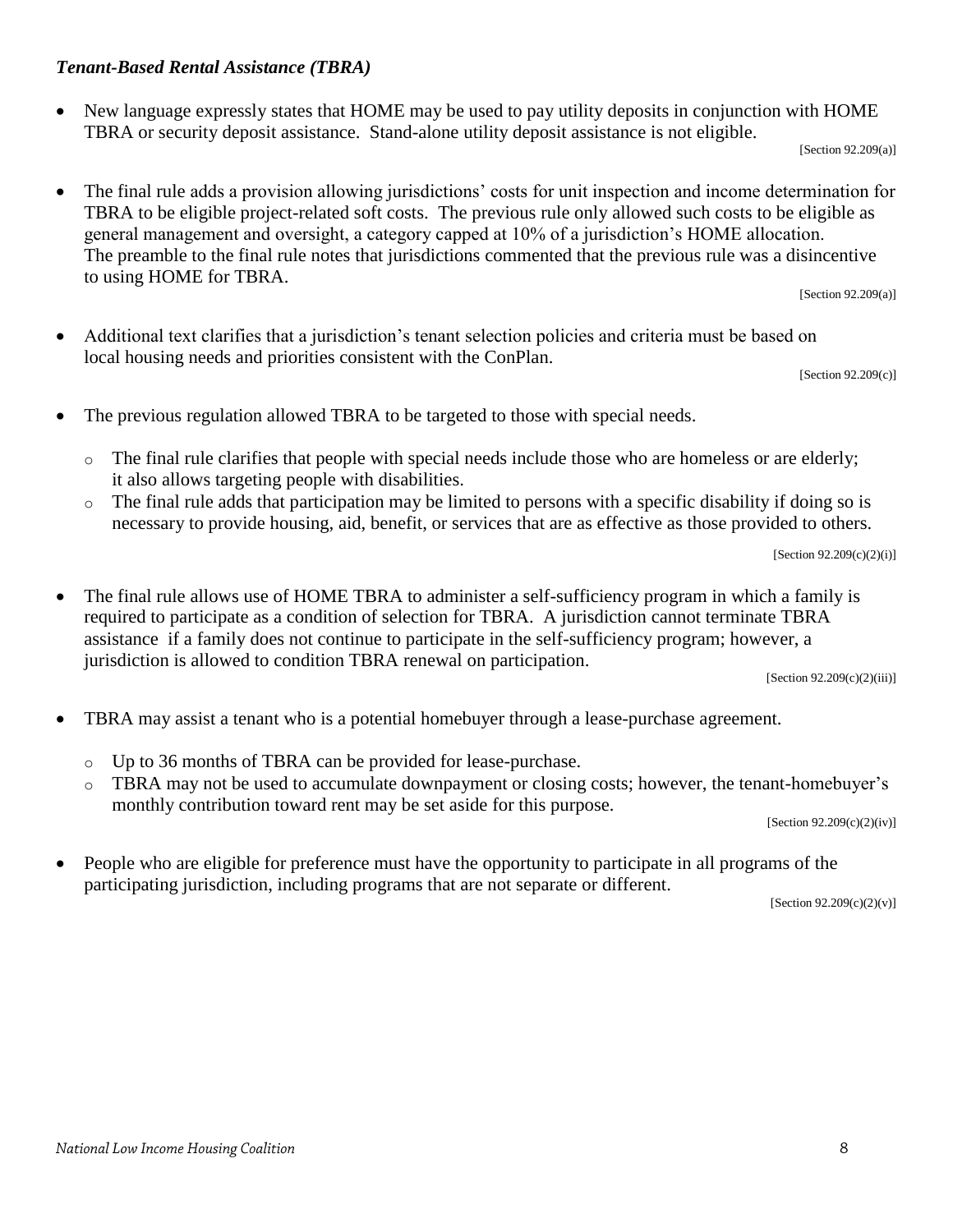## *Affirmative Marketing*

There are four improvements at Section  $92.351(a)(1)$ :

- Jurisdictions are not only required to have affirmative marketing requirements and procedures, they are also obligated to "follow" them.
- The final rule deletes language that exempted jurisdictions from having affirmative marketing procedures for households with TBRA or vouchers.
- The rule expands affirmative marketing requirements to all HOME *programs* (not just *projects* with five or more units).
- If tenant preferences are allowed, jurisdictions must have affirmative marketing procedures that apply in the context of the preferred tenant eligibility.

Subrecipients, as well as owners and jurisdictions, are responsible for affirmative marketing.  $\frac{1}{2}$  [Section 92.351(a)(2)]

## *Single Room Occupancy Units (SROs)*

The definition of SRO is changed, specifying that a project's designation as an SRO cannot be inconsistent with the building's zoning and building code classification.  $\mathcal{C}$  [Section 92.2]

The final rule codifies what the preamble characterizes as rent limitation policies established in 1994 administrative guidance.

- For SROs that have both sanitary and food preparation facilities, the maximum HOME rent is based on the zero-bedroom FMR. These projects must meet the High HOME or Low HOME rent requirements.
- For SROs that have no sanitary or food preparation facilities, or only one of the two, the maximum HOME rent is based on 75% of the zero-bedroom FMR. These projects are not required to have Low HOME rents, but if there are five or more HOME units in the project, 20% of the units must be occupied by persons with incomes below 50% of the area median income.

[Section 92.252(c)]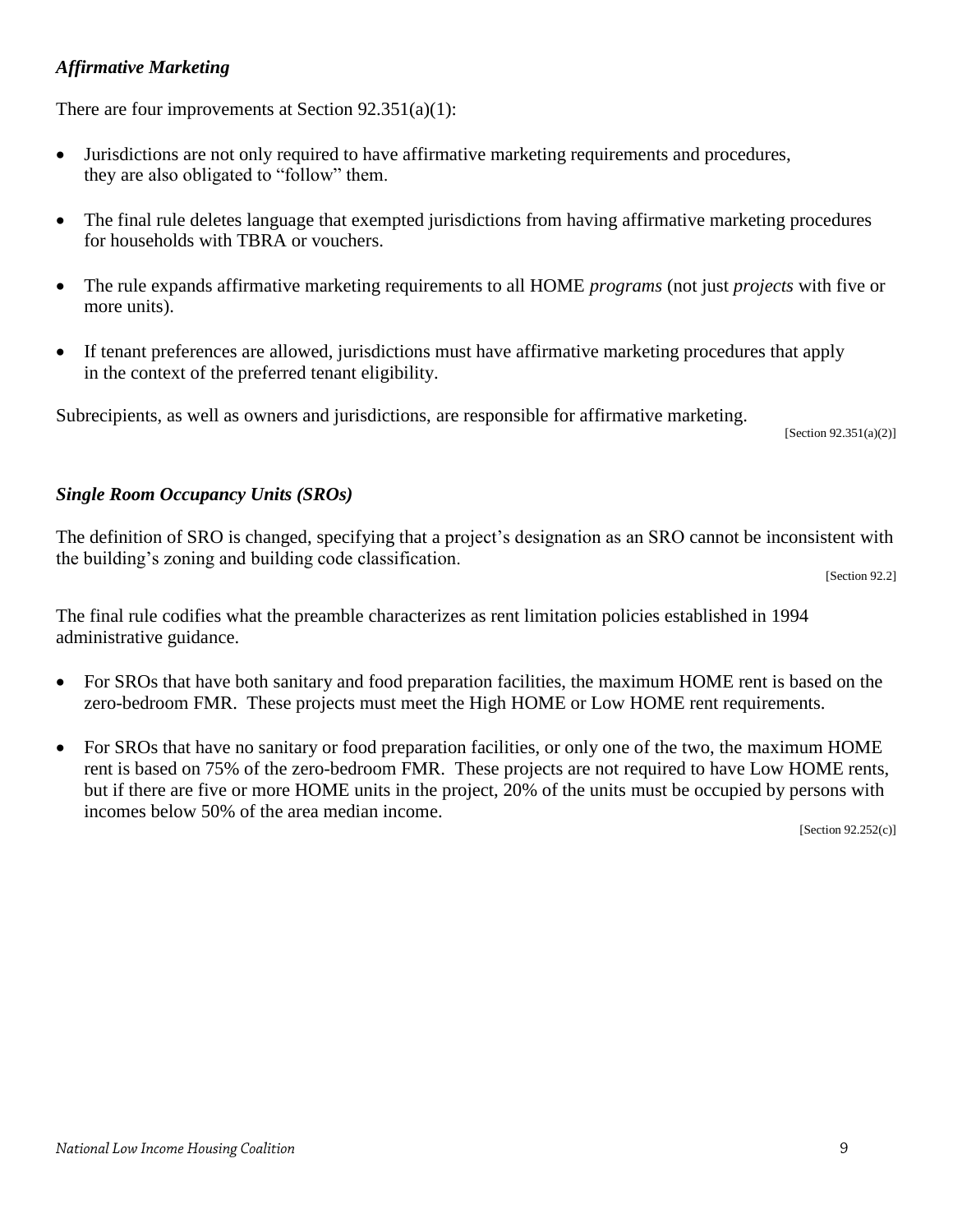## *Eligible Activities in General*

## Predevelopment Costs

Predevelopment costs such as architectural and engineering costs and other related professional services incurred not more than 24 months before HOME funds are committed may be paid for with HOME.

 $[Section 92.206(d)(1)]$ 

## Fees

HUD now allows jurisdictions to charge fees to owners of rental projects in order to cover the cost of jurisdictions' ongoing monitoring and physical inspection of HOME projects during the entire period of affordability. In the preamble to the proposed rule, HUD commented that the Low Income Housing Tax Credit program allows monitoring fees, and that allowing monitoring fees might create an incentive for jurisdictions to impose affordability periods longer than the minimum required under the rule.

[Section 92.214(b)(1)(i)]

## Jointly Funded Projects

The statute prohibits jurisdictions from using HOME outside of their boundaries, unless for a joint project located in a contiguous jurisdiction serving residents of both jurisdictions.

The final rule clarifies "joint project" by adding that both jurisdictions must make a financial contribution to the project. A financial contribution may be: a loan or a grant (including loans from other federal sources such as CDBG) and relief from a significant tax or fee (e.g., waiver of impact fees, property taxes).

[Section 92.201(a)(2)]

## Farmworker Dormitories, A New **Ineligible** Activity

The rule prohibits farmworker dormitories from being considered "housing". The statute limits HOME to permanent and transitional housing.

#### *Special Provisions Regarding Students*

Jurisdictions cannot limit benefits to students or give preferences to students.

[Section 91.220(1)(2)(vi)(A) & 91.320(k)(2)(vi)(A)]

- The definition of "housing" explicitly excludes any form of housing for students (previously, the rule only excluded student dormitories). [Section 92.2]
- The definitions of "low income" and "very low income" now exclude students who are enrolled in an institution of higher education who are under 24 years of age, are not veterans, are unmarried, do not have a dependent child, or do not have parents who are low income. The preamble states that this revision ensures that HOME does not benefit students who are dependents of families that are not low income. The rule text cites the Housing Choice Voucher rule reflecting statutory changes to the Housing Choice Voucher program.

[Section 92.2]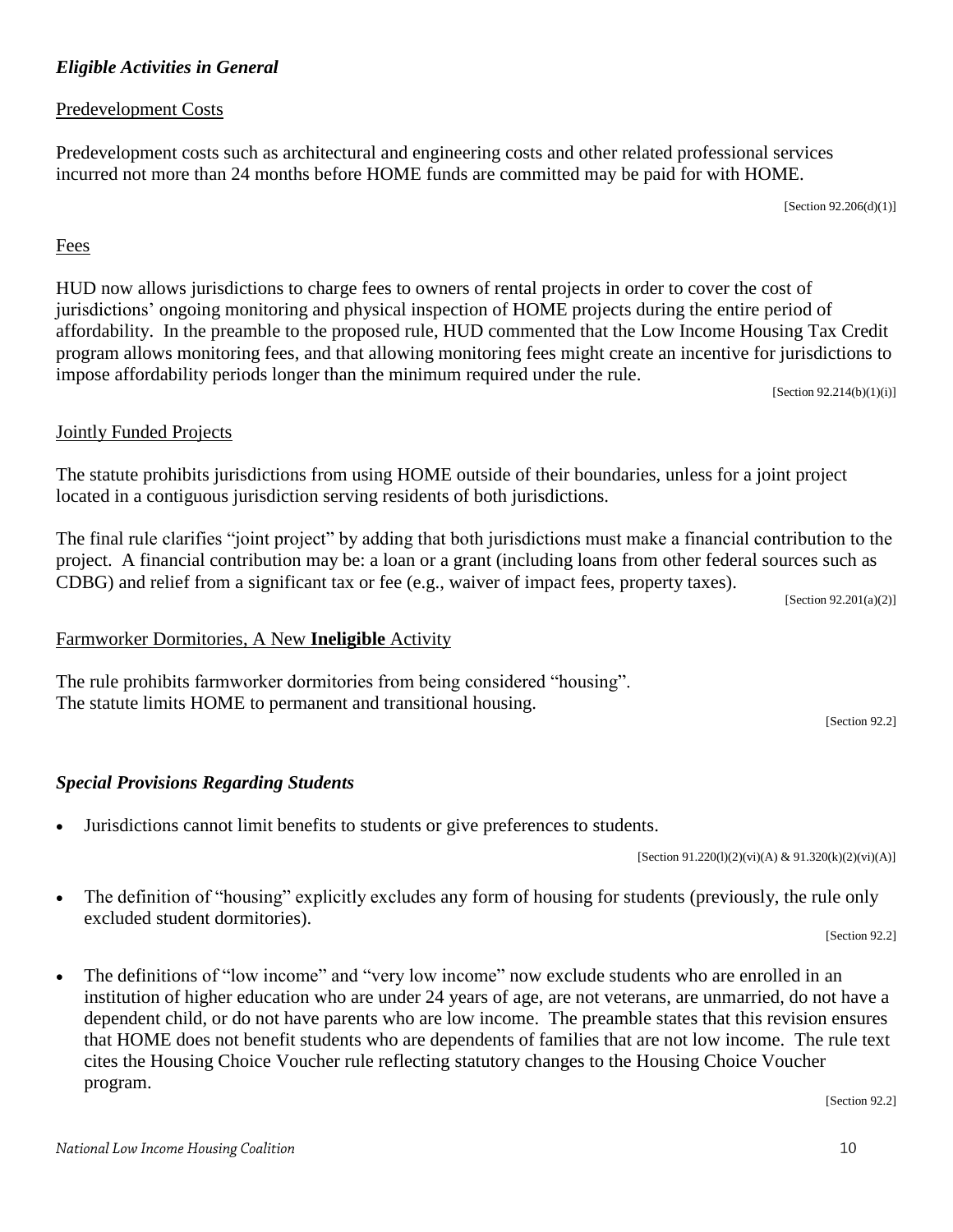## *Income Determinations*

There are five changes; three are mentioned here.

 The final rule clarifies that annual income determination must be based on all people in a "household", (that includes unrelated as well as related people, not just "family members").

 $[Section 92.203(d)(1)]$ 

 If a jurisdiction elects to use source documents (e.g. wage statements) to establish a potential or ongoing beneficiary's income eligibility, then it must use, at a minimum, a 2-month standard. Jurisdictions can use longer periods.  $[Section 92.203(a)(1)(i) \& (2)]$ 

 HUD now requires jurisdictions to select only one of two possible definitions of income for each HOME program (e.g., downpayment assistance, rental housing program, TBRA, etc.) and for each rental housing project.

[Section 92.203(c)]

## *Miscellaneous Provisions Pertaining to Rental Properties*

A. The final rule specifically states that HOME rent limits include both rent and utilities or utility allowances.

[Section 92.252(a)]

B. The final rule clarifies that single-family rental units (not just multifamily) must be addressed in a jurisdiction's refinancing guidelines.

[Section 92.206(b)(2)]

C. Under the existing rule, in a rental project with five or more HOME units, 20% of the HOME units must be occupied by households with incomes below 50% of area median income who pay "Low HOME rents".

Low HOME rent is either:

- o A fixed rent that does not exceed 30% of the annual income of a hypothetical household whose income does not exceed 50% of the area median income, or
- o A rent that is less than 30% of the actual household's income.

The final rule makes it clear that jurisdictions may designate more than 20% of the units in a project as "Low HOME rent units", regardless of project size.

The preamble to the proposed rule observed that it is a common practice to designate many units as Low HOME rent units in projects that also receive project-based rental assistance. That preamble explained that this permits the owner to charge project-based assistance rents which are typically greater than HOME rents, enabling the project to serve extremely low income households. HUD urged jurisdictions to encourage developers to designate all HOME units in Section 202 or Permanent Supportive Housing as Low HOME rent units in order to take advantage of project-based rent subsidies to serve extremely low income people.

[Section 92.252(b)]

D. After project completion, one unit in a project that consists entirely of HOME units may be converted to an on-site manger's unit if necessary to contribute to the stability of the housing or the effectiveness of services provided at service-enriched housing. [Section 92.205(d)(2)]

*Miscellaneous Provisions Pertaining to Rental Properties, continues*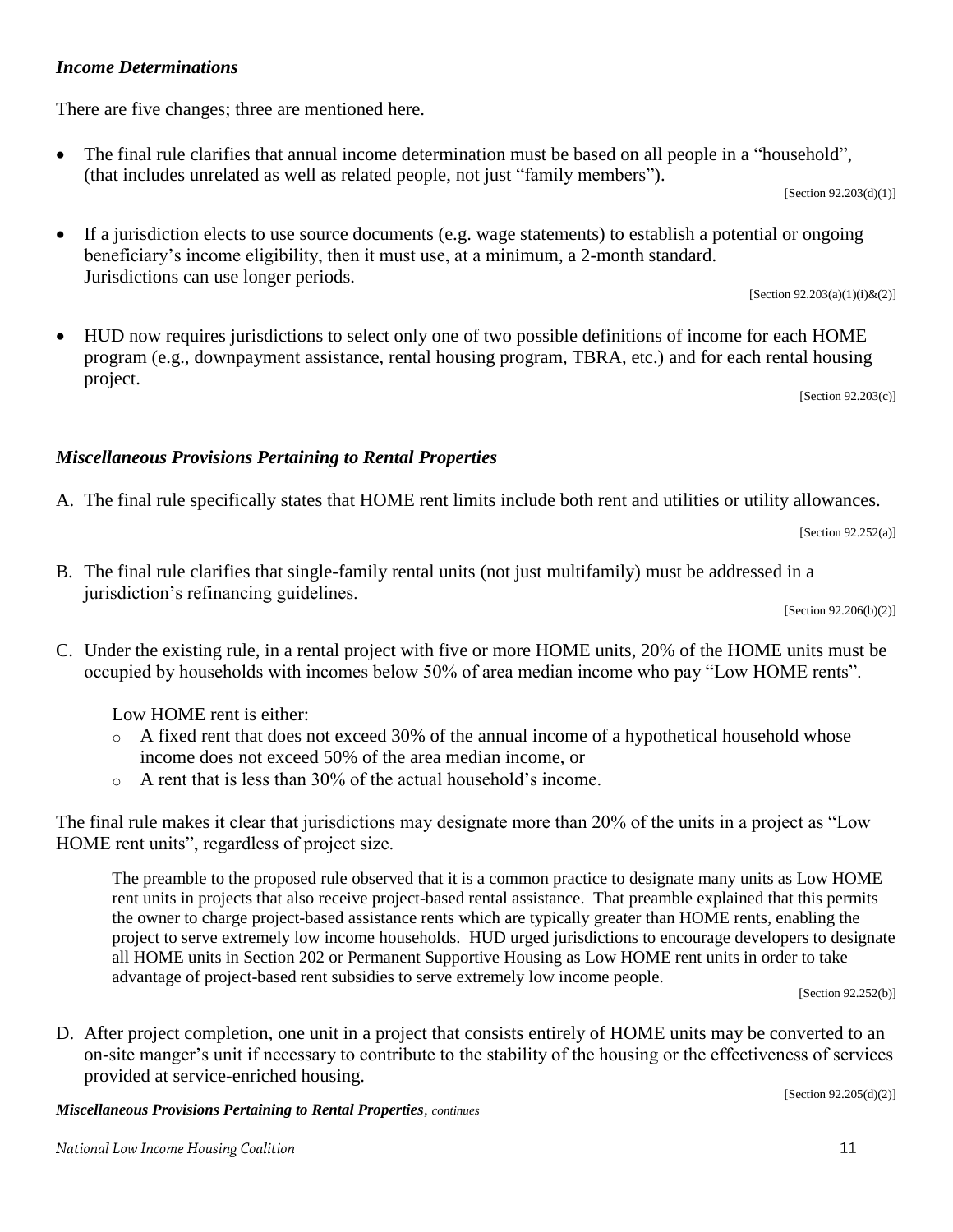## *Miscellaneous Provisions Pertaining to Rental Properties, continued*

#### E. Utility Schedule

- The final rule requires jurisdictions to annually update maximum monthly utility allowances.
- Jurisdictions are required to use the HUD Utility Schedule Model, or otherwise determine utility allowances based on the type of utilities used at a project.
	- o The preamble to the proposed rule noted that the LIHTC program uses the HUD Utility Schedule Model.
	- $\circ$  The preamble to the final rule states that jurisdictions are no longer allowed to use utility allowances established by the local public housing agency for every HOME-assisted rental project.

 $[Section 92.252(d)]$ 

## F. Underwriting and Subsidy Layering Analysis {*This also applies to homeowner projects too, but is presented here*.}

The existing rule requires jurisdictions to perform a subsidy layering analysis and not invest any more HOME, in combination with other government assistance, than is necessary.

The final rule expands upon this, applying it to projects with or without other government investment. And, it specifically requires the analysis to determine the project's financial viability over the required affordability period based on a reasonable level of return on investment that does not exceed the jurisdiction's standards for various sizes and types of projects.

The jurisdiction must have guidelines that require it to:

- Examine the sources and uses of funds and to determine that costs are reasonable.
- Assess market demand in the neighborhood, the developer's experience and financial capacity, and the solidity of the financial commitment to the project.

There are two exceptions for owner-occupied activities:

- When HOME assistance for rehabilitation of a house that is already owner-occupied is in the form of a grant or forgivable loan, underwriting analysis, market analysis, and evaluation of developer capacity are not required.
- If the only HOME-assisted activity is downpayment assistance, a market analysis or evaluation of developer capacity is not required.

[Section 92.250(b)]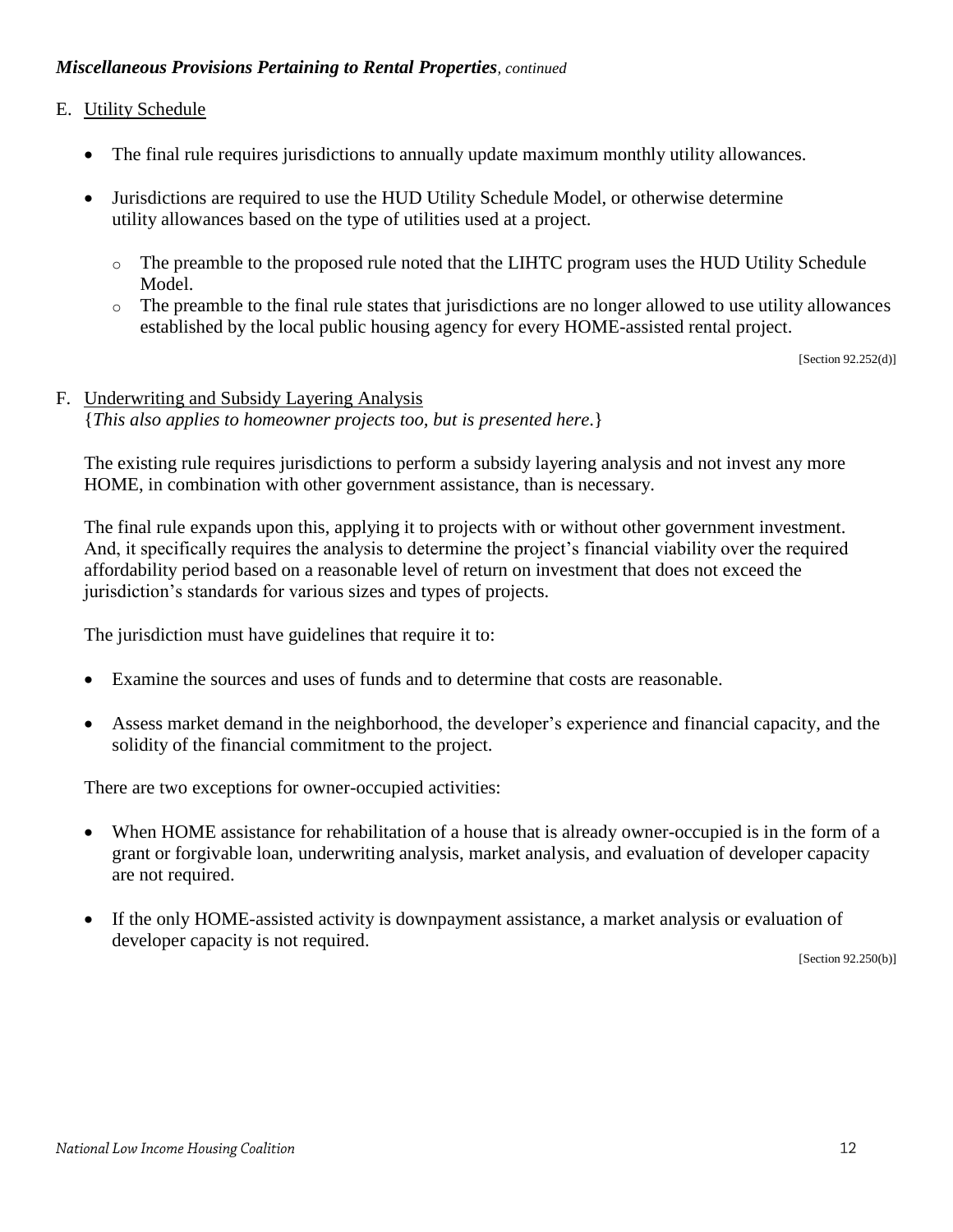## *HOME Changes to the Consolidated Plan Regulations*

### Identifying Eligible Applicants and Process for Funding Applications

A jurisdiction's Annual Action Plan must describe eligible applicants and describe the jurisdiction's process for seeking and funding proposals.

[Section 91.220(1)(2)(v) & 91.320(k)(2)(v)]

#### Limiting Beneficiaries or Offering Preferences To Particular Segments of the Population

The final rule allows jurisdictions to limit the beneficiaries or give preferences to a particular segment of the low income population such as police, teachers, or artists, but only if described in the Action Plan.

- Students cannot be given such preferences. (See other student-related provisions under the revised definitions of "housing" and "low-income families", page 10.)
- Employees of the jurisdiction cannot get such preferences.

[Section 91.220(1)(2)(vi) & 91.320(k)(2)(vi)]

Existing regulations allow Tenant-Based Rental Assistance to be targeted to people with special needs (see page 8).

[Section 92.209(c)(2)]

#### HUD Approval Action

The Annual Action Plan portion of the ConPlan rule is changed to clarify that HUD's approval (or failure to disapprove) an Action Plan does not automatically approve a jurisdiction's resale or recapture guidelines, or any alternative forms of HOME investment not already specifically allowed in the regulations (forms already allowed include equity investments, interest-bearing loans, deferred payment loans, grants, etc.).

Existing HOME regs require HUD to determine whether alternative forms of investment and resale and recapture requirements are consistent with the purpose of the HOME program. The ConPlan regs and pertinent portions of the HOME rule are changed to specify that HUD must give written approval.

> [Sections  $91.220(1)(2)(i)$ &(ii) and  $91.320(k)(2)(i)$ &(ii)] [Section 92.205(b)(1)]  $[Section 92.254(a)(5)]$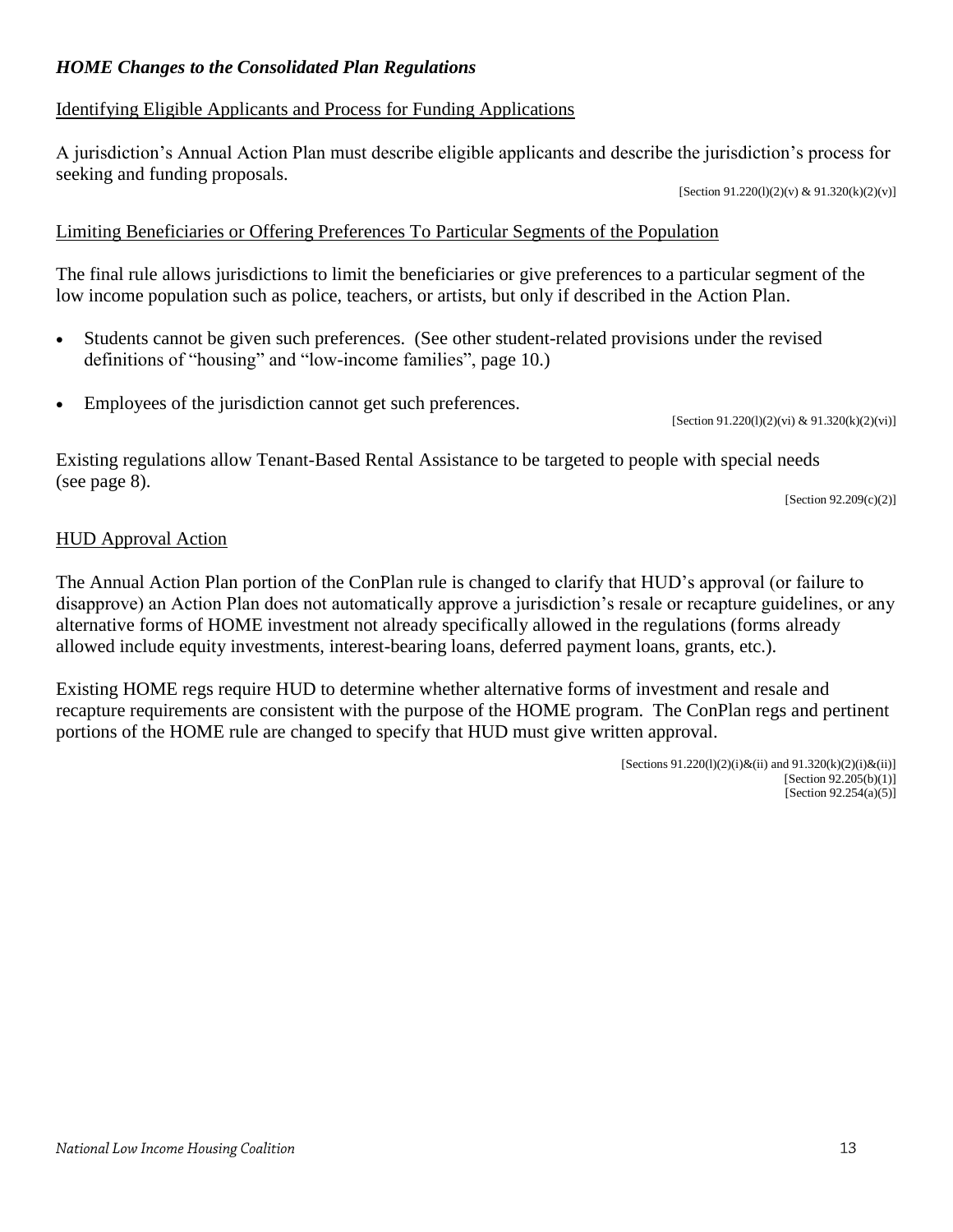## *Disaster-Related Features*

### Definition of "Reconstruction"

The previous rule allowed housing to be reconstructed only if the housing was standing on the site at the time of project commitment. However, in the case of disasters, housing might not be standing on the site when an opportunity for project commitment arises. Therefore, the final rule amends the definition of "reconstruction".

- Housing destroyed or severely damaged and subsequently demolished may be rebuilt on the same lot under the "reconstruction" category if HOME funds are committed within 12 months of the date of the damage.
- The preamble to the proposed rule pointed out that this distinction helps avoid longer affordability periods for rental units (a maximum of 15 years for rehab costs greater than \$40,000 vs 20 years for any new construction) or resale/recapture provisions for homeowners.
- The preamble to the final rule noted that in the case of a large-scale disaster, jurisdictions may seek waivers from HUD in order to exceed the 12-month limit.

[Section 92.2]

#### Match Reduction

The match reduction provisions pertaining to major disasters is modified to require HUD to consider the extent of a disaster's fiscal impact on the jurisdiction in determining whether to allow the match reduction, as well as in determining the amount and duration of any reduction. The preamble states HUD will be issuing guidance.  $[Section 92.222(b)(1)]$ 

#### Property Standards

There are new features in the Property Standards portion of the final rule requiring, "where relevant", that housing constructed or rehabbed be done in a manner that mitigates the impact of potential disasters.

 $[Section 92.251(a)(2)(iii) \& (b)(1)(vi)]$ 

## *Miscellaneous Definition Changes*

#### Commitment to a Specific Project

The final rule tightens the definition for a project involving rehabilitation or new construction. The legally binding agreement must not only be for an identifiable project, the final rule adds: all necessary financing for that project must be secured; a budget and schedule must be established; and, underwriting must be completed. In addition, construction must be "scheduled" to start within twelve months (previously, the construction only needed to be "reasonably expected" to start within twelve months).

[Section 92.2, *Commitment*, paragraph 2]

## Program Income

The final rule clarifies that program income does not include gross income from the use, rental, or sale of real property received by the project owner unless the funds are paid by the owner to a jurisdiction or subrecipient.

[Section 92.2, *Program Income*, paragraph 2]

#### Subrecipient

The proposed rule clarifies that a subrecipient is a public agency or nonprofit that receives HOME to carry out *programs* (eg owner-occupied rehab, downpayment assistance, etc.), not to carry out *projects*.  $\overline{\phantom{a}}$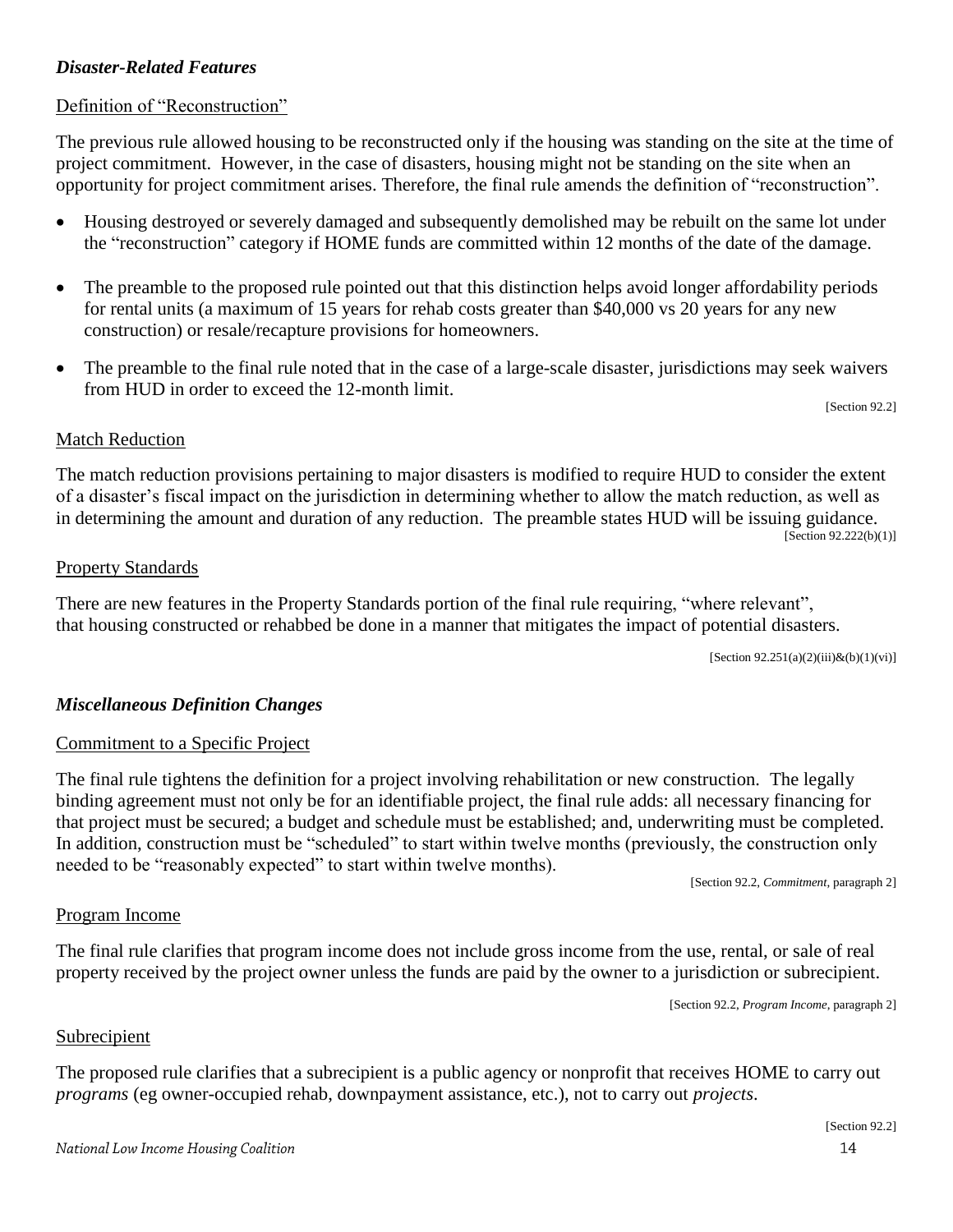## *Timely Performance and Enhanced Quality Assurance*

## Project Completion

Rental projects may be designated as completed in HUD's management information system (known as IDIS) once construction or rehabilitation is completed, but before all units are occupied.

[Section 92.2]

## Quality Upon Completion

The final rule adds that activities and costs are eligible only if, upon completion, housing meets the regulation's property standards.

[Section  $92.205(a)(1)$ ]

## Acquisition or Demolition

The existing rule limits acquisition or demolition with HOME to a specific affordable housing project. The final rule adds that construction on that specific project must reasonably be expected to start within the existing timeframes of the definition of "commitment" (which in general is 12 months after a formal agreement between the jurisdiction and project owner). The intent is to prevent acquisition or demolition if there is not an immediate, planned use.

[Section 92.205(a)(2)]

## Leasing Up Rental Properties

- If rental housing is not occupied by eligible tenants within six months after project completion, then a jurisdiction must submit marketing information, and if appropriate, a marketing plan.
- HUD requires a jurisdiction to repay HOME funds for any unit not rented to an eligible tenant 18 months after project completion.

[Section 92.252]

## Project Termination

• The final rule clarifies that a project that fails to meet the requirements of "affordable housing" (affordability, income targeting, etc) must be terminated and all HOME funds invested must be returned to the jurisdiction's HOME account.

[Section 92.205(e)(1)]

• The final rule adds a feature specifying that projects not completed within four years from the date of project commitment are deemed terminated, and the jurisdiction must return all HOME funds invested in it to the jurisdiction's HOME account. The jurisdiction may request a 12-month extension by submitting information about the project's status, steps being taken to overcome obstacles, proof of adequate funding, and a schedule with milestones for completion.

[Section 92.205(e)(2)]

*Timely Performance and Enhanced Quality Assurance, continues*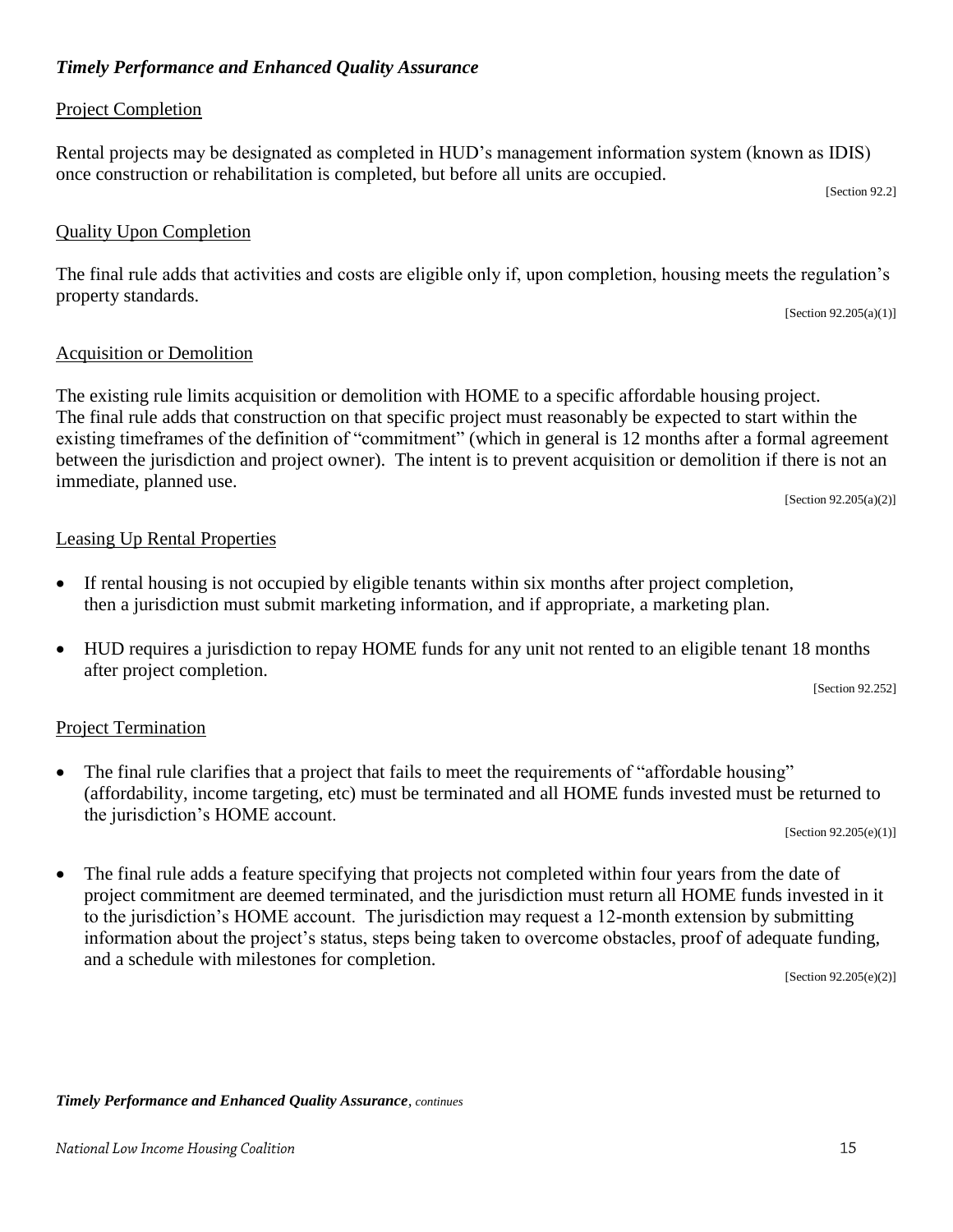## *Timely Performance and Enhanced Quality Assurance, continued*

### Termination of Affordability Restrictions

Under the existing rule, a jurisdiction's deed restrictions, covenants, etc. imposing the HOME affordability requirements may provide that affordability restrictions may be terminated upon foreclosure or transfer in lieu of foreclosure.

The final rule is modified to add:

- Repayment of the HOME investment does not end the affordability requirements.
- Termination of affordability restrictions during the affordability period does not relieve the jurisdiction of its obligation to repay HOME funds invested in the project.

[Section 92.252(e)]

#### On-Site Inspections

The previous regulations required on-site inspections annually if there were more than 26 units, every other year if there were 5-25 units, and every three years if there were 1-4 units.

- The final rule adds that on-site inspections must be conducted at project completion and one year after completion.
- After the first year, the final rule reduces on-site inspections to every three years, regardless of the number of units.
- Health and safety deficiencies must be corrected immediately. Jurisdictions must adopt a more frequent inspection schedule for properties that have had health and safety deficiencies.
- If there are deficiencies, a follow up on-site inspection must be conducted within 12 months to verify that deficiencies were corrected.
- Owners must annually certify that each building and all HOME units are suitable for occupancy.
- Inspections must be based on a statistically valid sample of units.

However, for projects with 1-4 units, jurisdictions must inspect 100% of the HOME units and the "inspectable items" for each building ("inspectable items are the site, the building exterior, building systems, and common areas).

• The current rule for TBRA units is unchanged; jurisdictions must continue to conduct annual on-site monitoring.

[Section 94.504(d)(1)]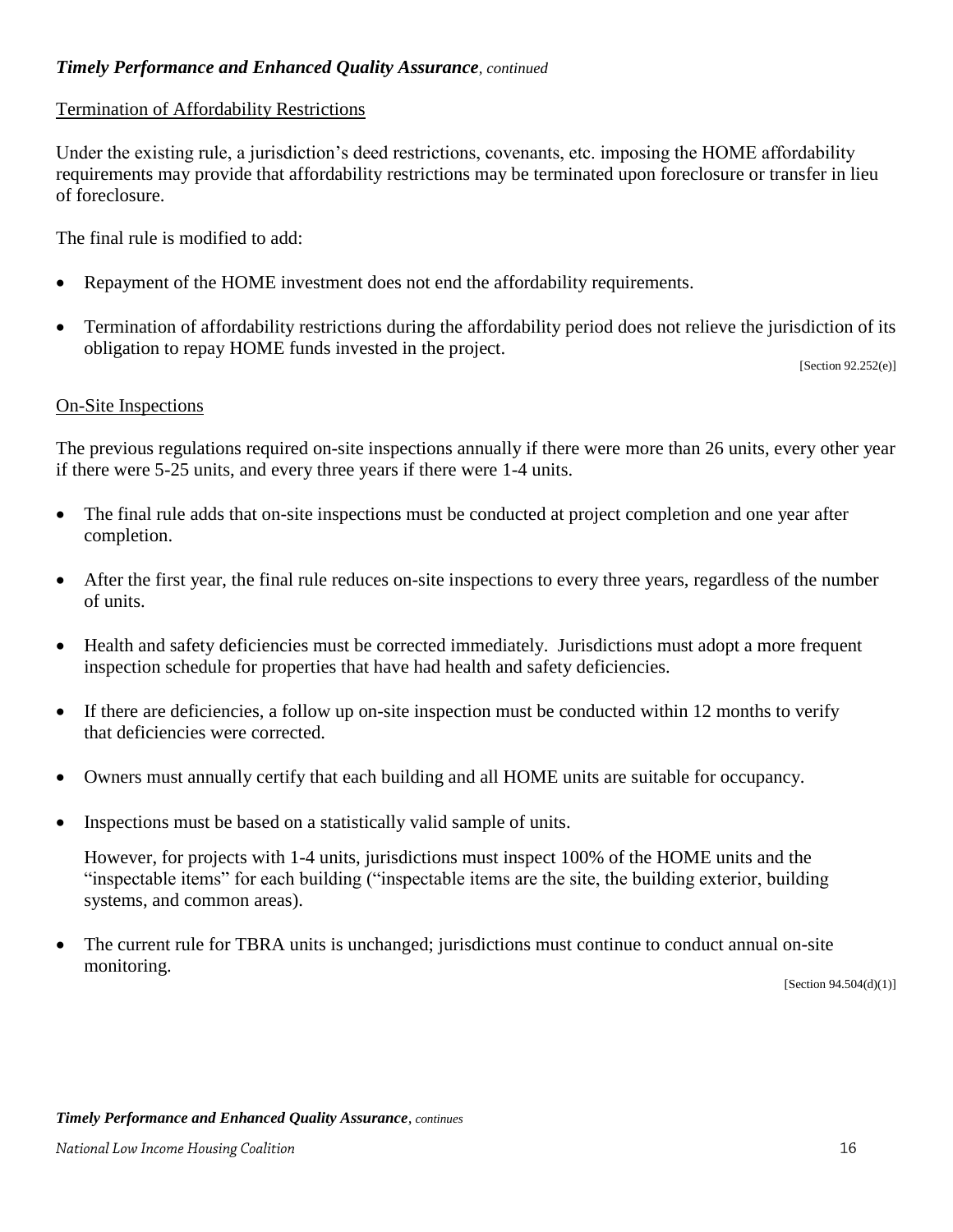### Financial Oversight

The final rule adds a new requirement calling for jurisdictions to annually examine the financial condition of rental projects with ten or more HOME units.

[Section 94.504(d)(2)]

## Ongoing Rental Property Condition Standards

Jurisdictions must establish property standards for rental housing (including manufactured housing) that apply throughout the affordability period.

- The standards must ensure that owners maintain the housing in good repair as decent, safe, and sanitary.
- The description of the property standards must be in sufficient detail to establish the basis for uniform rental housing inspection.
- Ongoing property standards must address each of the following:
	- <sup>o</sup> Compliance with all state and local codes and ordinances. If there are none, then the jurisdiction's standards must include all inspectable items in HUD's Uniform Physical Conditions Standards.
	- <sup>o</sup> The standards must identify life-threatening deficiencies that the owner must immediately correct, as well as the timeframe for addressing them.
	- <sup>o</sup> Housing must meet the lead-based paint requirements of 24 CFR part 35.
- Jurisdictions must have written inspection procedures for ongoing property inspections. The procedures must include checklists as well as descriptions of: inspection frequency, who will carry out inspections and how they will be conducted, and procedures for training and qualifying inspectors.
- There must be procedures for ensuring timely corrective and remedial action.

[Section 92.251(f)]

## *Corrective and Remedial Actions*

When HUD finds that a jurisdiction is failing to meet the HOME requirements, existing regs offer a list of actions HUD "may" use to prevent continuation of the problem.

The final rule adds two and modifies two existing options:

- Establishing procedures to ensure compliance with the regulations.
- Encouraging a city to form a consortium with a willing county.
- Establishing a remedial plan to make up a shortfall in matching contributions.
- Instead of paying a jurisdiction in advance, requiring the jurisdiction to provide documentation before HUD makes a payment, or imposing special conditions on the upcoming year's allocation.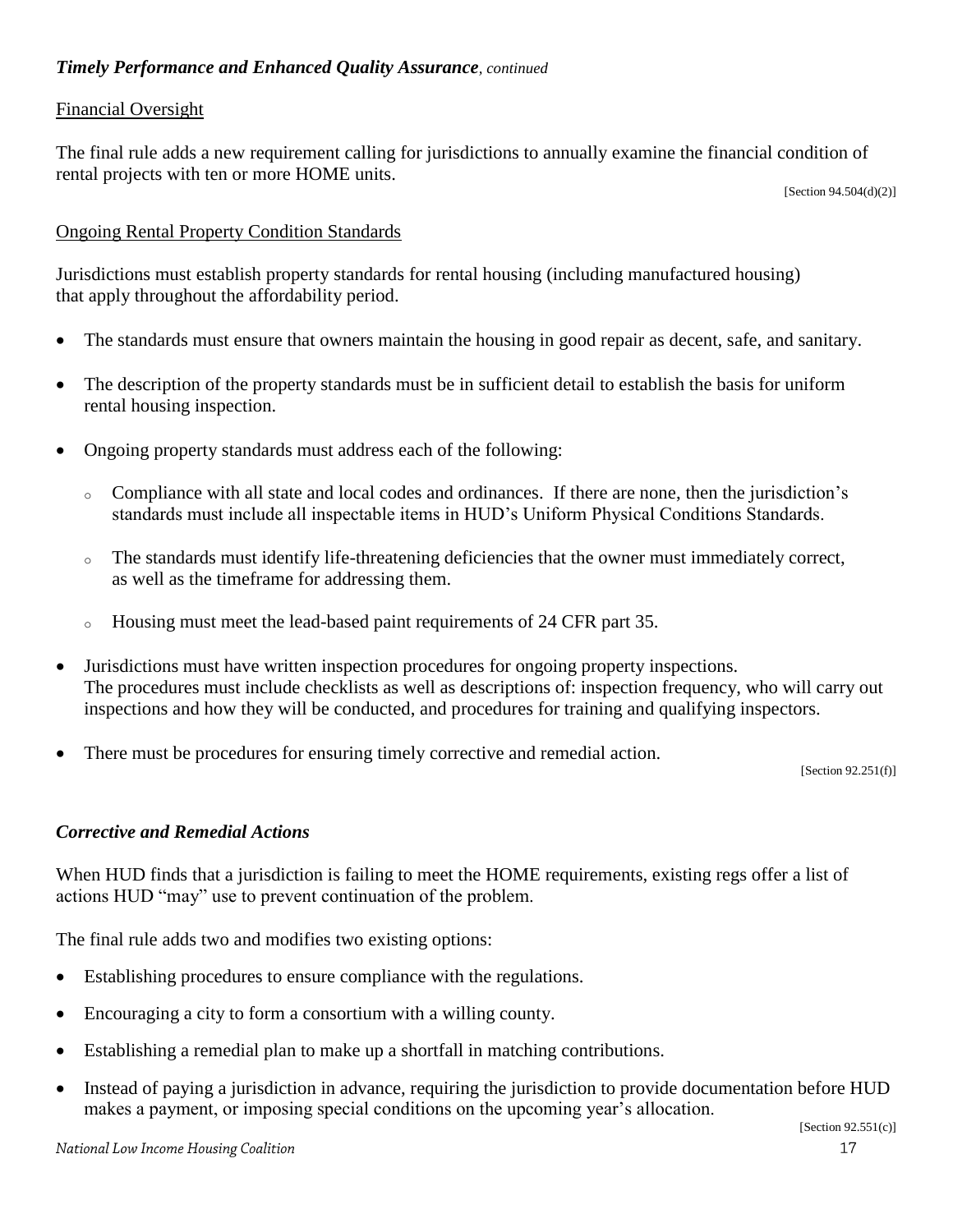## *Homeowner Activities*

- If a homeowner unit is not purchased by an eligible buyer within 9 months of completion, the final rule requires the housing be rented to an eligible tenant.
- Homebuyers must receive housing counseling.

[Section 92.254(a)(3)]

• In determining the income eligibility of the family, the jurisdiction must include the income of all people living in the housing.

[Section 92.254(a)(3)&(b)(2)]

## Initial Purchase Price Limit

The statute requires that the initial purchase price of HOME homeowner units not exceed 95% of the area median purchase price for single family housing – as determined by HUD. The previous regulations allowed jurisdictions to use as a surrogate for the 95% standard, the FHA Single Family Mortgage Limits under Section 203(b) of the National Housing Act . The preamble to the proposed rule noted that due to statutory changes to FHA 203(b), it is a less reliable benchmark.

- Therefore, the final rule eliminated the option of using the FHA 203(b) benchmark.
- Jurisdictions must use limits provided by HUD:
	- $\circ$  For newly constructed housing the limit will be based on 95% of the median purchase price for the area using FHA data, with a minimum limit based on 95% of the U.S. median for non-metro areas.
	- <sup>o</sup> For existing housing, the limit will be based on 95% of the median purchase price for the area using FHA data and other data available nationwide, with a minimum based on 95% of the statewide nonmetro median price.

[Section 92.254(a)(2)]

<sup>o</sup> Jurisdictions will continue to have the option of determining their own 95% standard, but the rule requires jurisdictions that make their own determinations to include the calculation in their Annual Action Plans.

[Section 92.254(a)(2) and Sections  $91.220(1)(2)(iv)$ &320(k)(2)(iv)]

<sup>o</sup> For non-metro areas, states may aggregate sales data from more than one county if they are contiguous and similarly situated.

[Section 92.254(a)(2)]

#### Homebuyer Program Policies

Jurisdictions are required to have and follow written policies for underwriting standards, responsible lending, and refinancing.

[Section 92.254(f)]

#### Underwriting and Subsidy Layering

See page 12, "*Miscellaneous Provisions Pertaining to Rental Properties".*

[Section 92.250(b)]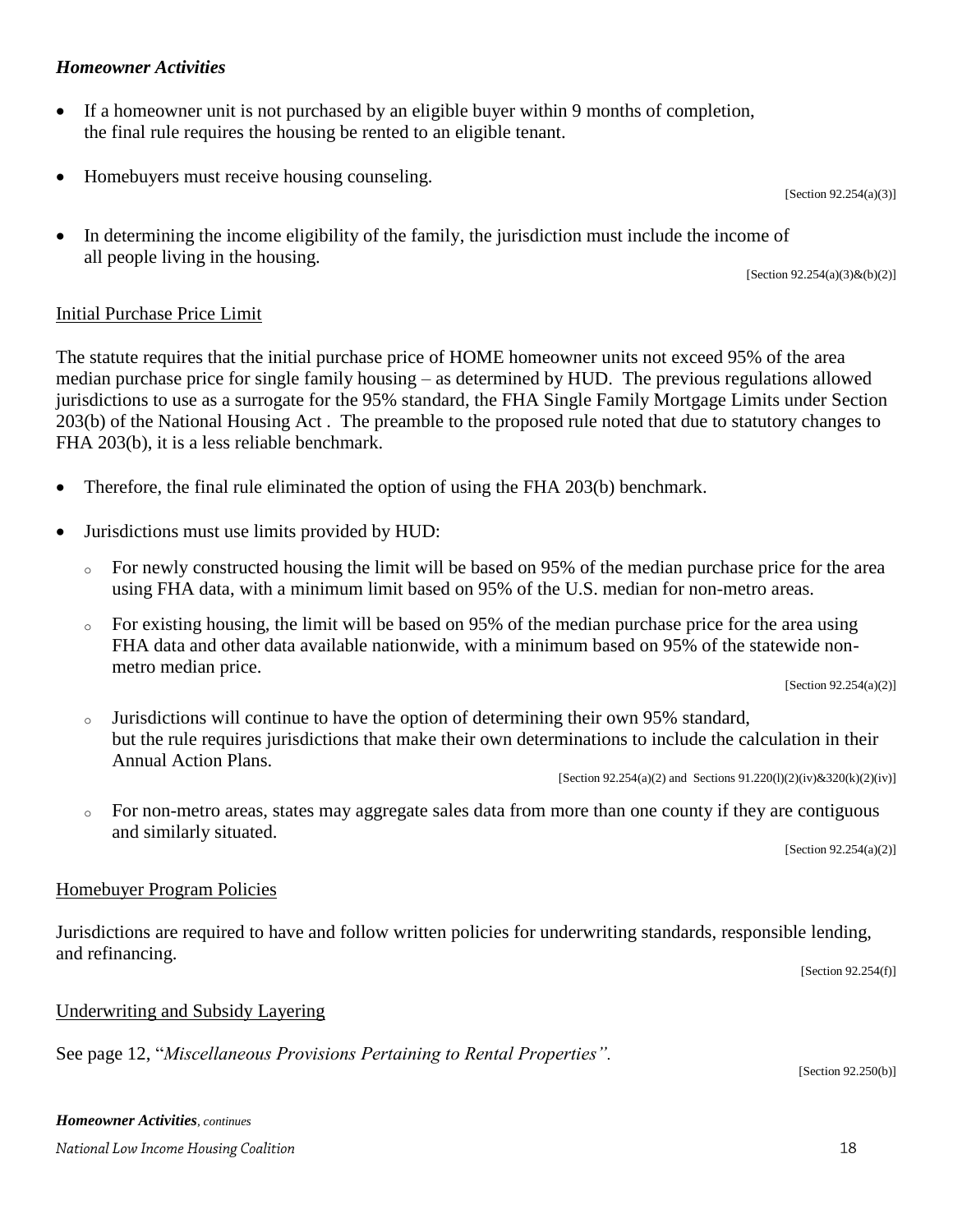## *Homeowner Activities, continued*

## Providing Homeownership Assistance Through Lenders

The preamble notes that many jurisdictions provide HOME funds to be used as homeownership assistance (eg downpayment assistance) to lenders (for-profit and nonprofit) that provide first mortgage financing.

The final rule adds a new subsection placing conditions on such activities:

- There must be a written agreement between the jurisdiction and lender specifying the forms and amounts of homeownership assistance.
- Before the lender provides homeownership assistance, the jurisdiction must verify that the family is low income and must inspect the housing to ensure compliance with HOME property standards.
- No fees may be charged to the family for homeownership assistance, and the jurisdiction must determine that fees and other amounts charged by the lender for the first mortgage are reasonable.

[Section 92.254(e)]

## Resale and Recapture Policies

The statute requires resale provisions that provide a fair return and that assures that the unit remains affordable for a range of low income buyers.

The final rule requires a jurisdiction's resale requirements to:

- Define "fair return on investment".
- Define "affordability to a reasonable range of low income homebuyers".
- Address how the jurisdiction will make housing affordable to a low income homebuyer in the event that the resale price necessary to provide a fair return is not affordable to subsequent low income homebuyers.

 $[Section 92.254(a)(5)(i)]$ 

Recapture provisions may allow the subsequent buyer to assume the HOME assistance, if the subsequent buyer is low income and no additional HOME funds are provided.

[Section 92.254(a)(5)(ii)]

## Ownership Interest

The final rule expands the ownership interest provision for rehabbed property that does not involve acquisition to include inherited property with multiple owners, life estates, living trusts, and beneficiary deeds. The text of the rule explains each of these situations and sets conditions to be met for each of them.

[Section 92.254(c)]

## Definition of Homeownership

The definition of "homeownership" explicitly states that a right to possession under a contract for deed, installment contract, or land sales contract will not be considered legitimate for the purposes of HOME assistance. The preamble to the proposed rule explained that payments made by homebuyers directly to sellers under these mechanisms typically do not constitute equity, and title is not required to be transferred to the buyer until the very last payment. Consequently, homebuyers are not protected if they are late with or miss a payment. Not only could the seller take back the home, but all of the buyer's payments up to such a point would have no equity value.

[Section 92.2]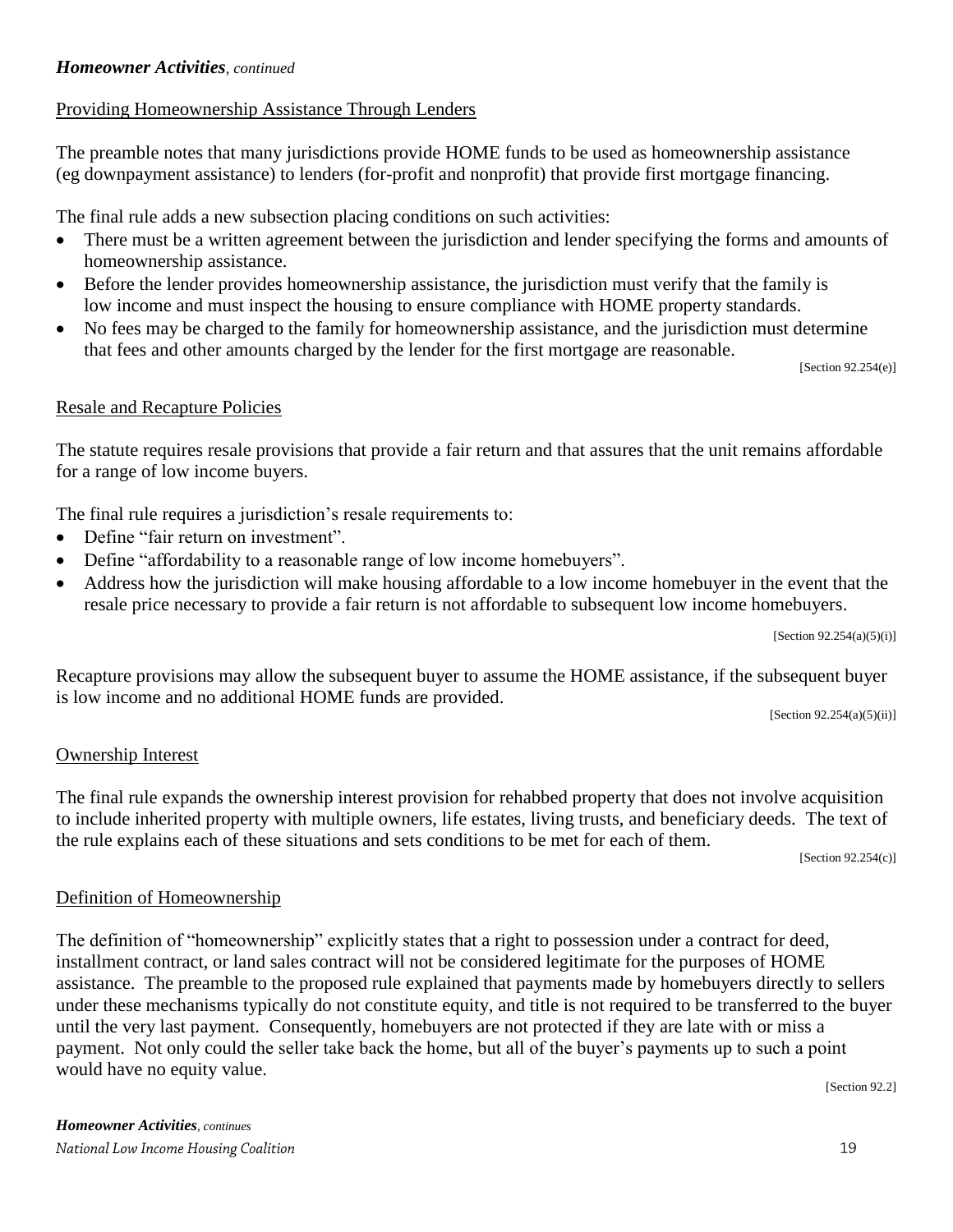## *Homeowner Activities, continued*

#### Refinancing

The final rule limits refinancing to projects in which the cost of rehabilitation is greater than the amount of debt that is refinanced with HOME. The preamble explains that this added provision emphasizes rehabilitation, rather than refinancing, is the primary activity that makes refinancing an eligible cost.  $\mathcal{L}$  [Section 92.206(b)(1)]

### Match Credit

Match credit for the development of affordable homeowner housing may be counted only to the extent that the contribution:

- Reduces the sales price of the housing by the mount of the contribution; or,
- Enables the housing to be sold for less than the cost of development in situations in which development costs exceed fair market value.

The preamble explains that HUD seeks to ensure that match is a permanent contribution which facilitates development of housing and enhances its affordability. Examples of contributions include: cash or belowmarket interest rate construction financing, forbearance of fees, donated real property, donated site preparation and construction materials, donated labor or professional services, or housing bond financing.

[Section 92.221(d)]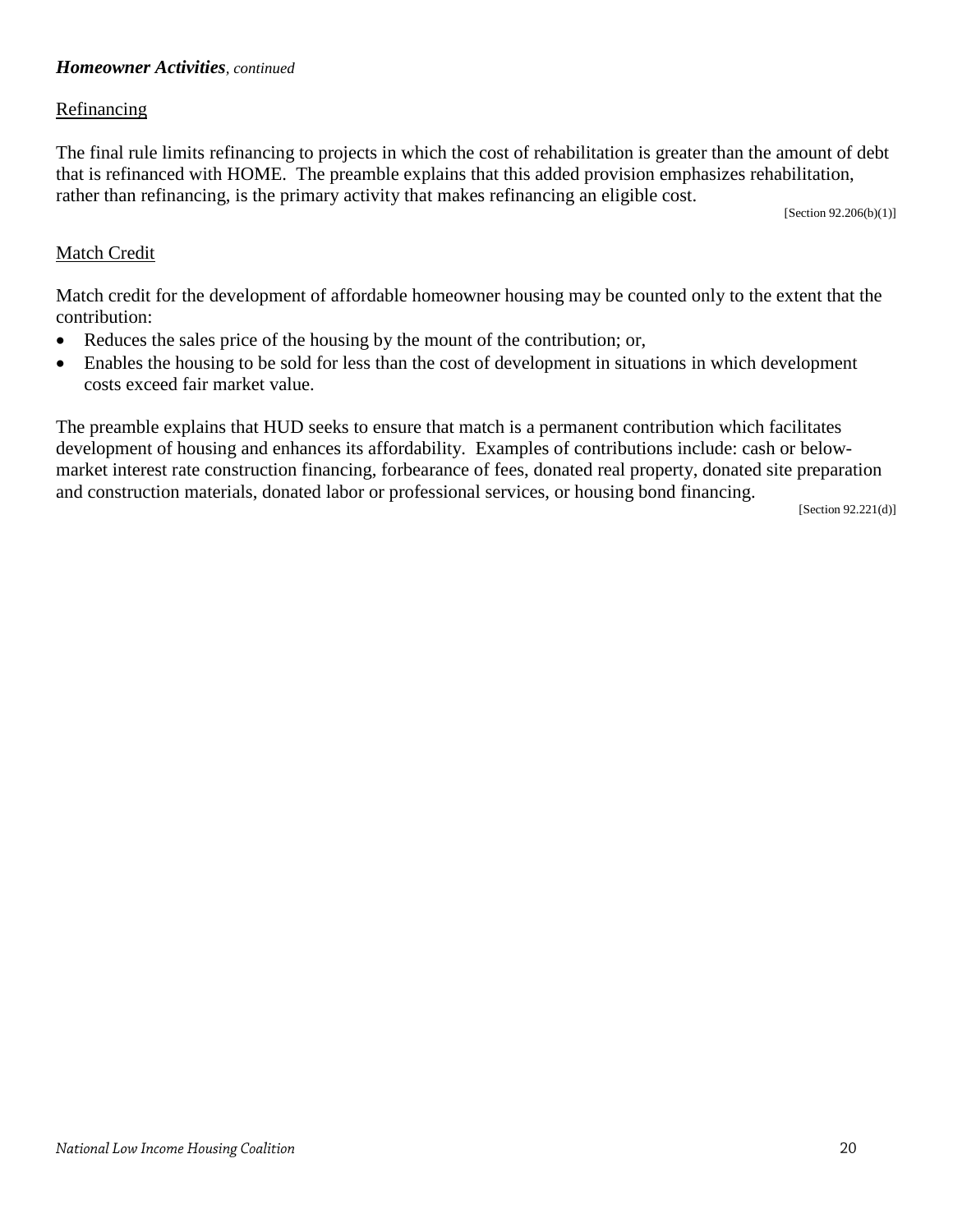### *Other Miscellaneous Requirements*

### Environmental Review

The final rule clarifies that the applicability of environmental review regulations is based on the type of project (e.g., new construction, rehab, acquisition), not on the particular cost paid for with HOME. The preamble to the proposed rule gives an example: if the project is new construction but HOME is only used for acquisition of vacant land, the environmental review should be based on new construction as well as land acquisition.

[Section 92.352(a)]

#### Labor

Regarding Davis-Bacon wage requirements, the final rule removes a reference to a HUD Handbook and inserts specific language intended to clarify that jurisdictions are responsible for ensuring compliance by contractors.

[Section 92.354(a)(3)]

#### Conflict of Interest

#### *Financial Benefit*:

The rule refines the provision stating that a person who is in a decision-making position or who has functional responsibilities regarding a HOME activity may not obtain a *financial* benefit from the activity. The word "financial" is added to the existing rule, which used the expression "financial interest or benefit from".

The preamble to the proposed rule explained that this is to clarify that elected or appointed officials may serve on the boards of nonprofits.

#### *Immediate Family*:

The final rule adds the adjective "immediate" to the word "family" to clarify that a decision-maker's immediate family may not gain a financial interest or financial benefit. The rule also gives examples of "immediate" family ties, including in-laws and step-relatives.

[Section 92.356(b)]

## *Occupying a HOME Unit*:

The existing rule prohibits owners, developers, or sponsors (and a host of others such as employees and consultants) from occupying a HOME unit. The final rule adds "elected or appointed officials" and "immediate family members" to that list.  $[Section 92.356(f)(1)]$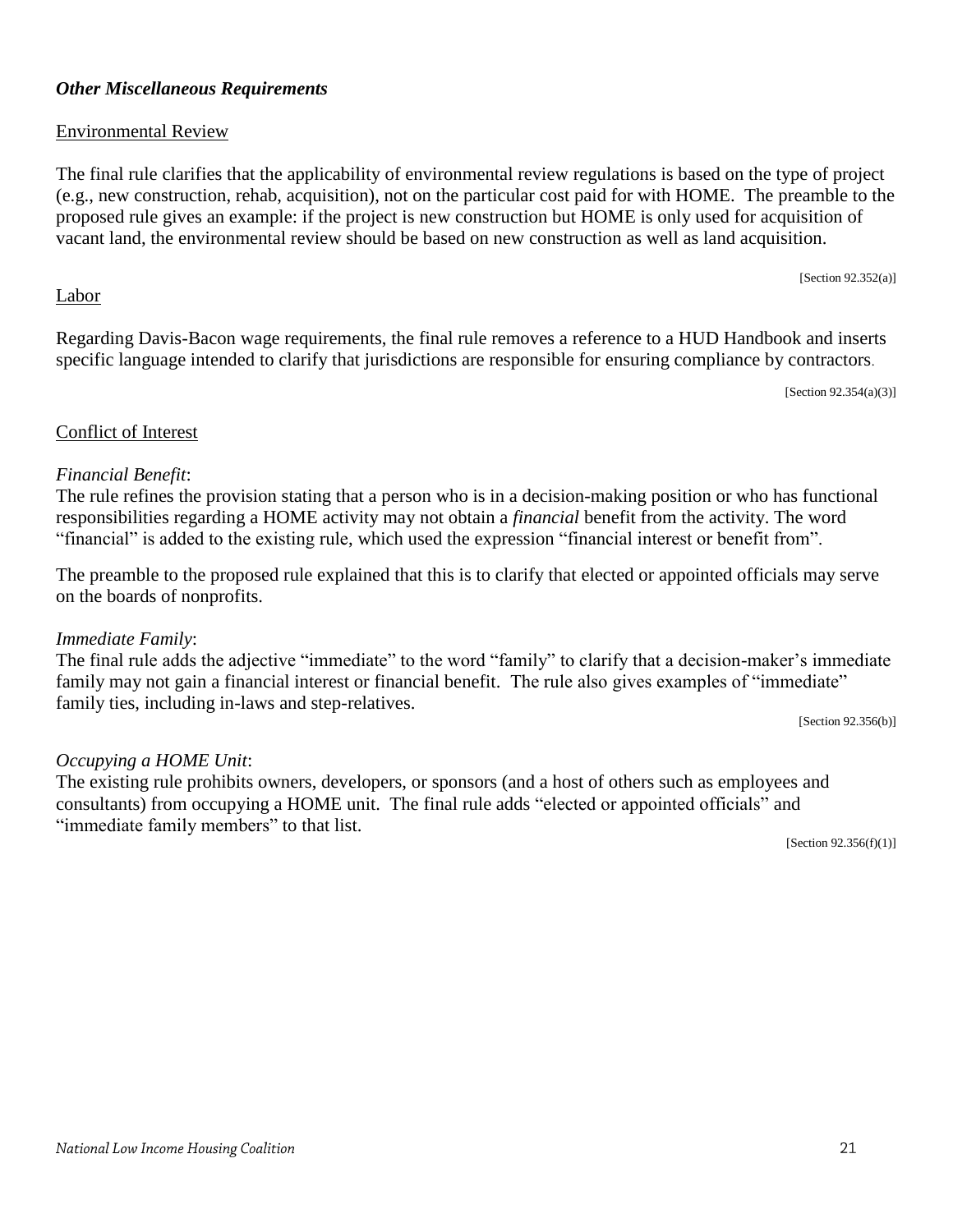$22$ 

## *Increased Jurisdiction Responsibilities*

financial condition of the project.

Existing regulations require jurisdictions to have written agreements with entities before disbursing HOME. The written agreements must ensure compliance with HOME's regulations.

The final rule adds that jurisdictions must have and follow written policies, procedures, and systems, including systems for assessing project risk and for monitoring entities to ensure that HOME requirements are met.

[Section 92.504(a)]

## For-Profit or Nonprofit Owners, Sponsors, or Developers

The final rule adds to the written agreement, the requirement that owners of rental housing annually provide jurisdictions with information about rents and occupancy of HOME units.

If the project has "floating" HOME units, the owner must provide information regarding unit substitution and vacancy filling. (HOME units can be either "fixed" to a unit or move ("float") from one unit to another in the project as tenants move out.)

The agreement must specify financial reporting requirements to enable the jurisdiction to determine the

The rule clarifies that any preliminary award of HOME is not a commitment.

In addition to existing content regarding the use of HOME in a written agreement, the final rule also requires inclusion of project addresses and any other funds contributing to it.

 $[Section 92.504(c)(3)(i)]$ 

[Section 92.504(c)(3)]

Under the current paragraph pertaining to the affordability requirements, the final rule adds that the written agreement must note that the affordability requirements must be imposed by deed restrictions, covenants running with the land, use restrictions, or other mechanisms approved by HUD under which the jurisdiction may require specific performance.

- For rental projects, in addition to a statement of initial rents and procedures for rent increases as previously required, the final rule calls for the agreement to include, no later than at the time of initial occupancy: the number of HOME units and their size; a designation of whether units are fixed or floating; and, the obligation to provide the street address and the apartment number of each HOME unit.
- For homeowner projects, in addition to the written agreement stating resale or recapture provisions as currently required, the final rule also requires details about the sales price or basis upon which the sales price will be determined, and how sales proceeds will be treated.

[Section 92.504(c)(3)(ii)]

The agreement must prohibit project owners from charging certain fees:

- For rental housing, agreements must prohibit fees that are not customary, such as laundry room access fees.
	- o Fees for services such as bus transportation or meals are permissible if use of the services are voluntary. o Reasonable application fees are allowed.
- For homeowner housing, the agreement must prohibit servicing, origination, processing, or inspection fees or other fees for the costs of providing homeownership assistance.

 $[Section 92.504(c)(3)(xi)]$ 

Additional CHDO-specific changes are in the final rule; see the CHDO section of this summary.

[Section 92.504(c)(3)(x)&(c)(6)]

 $[Section 92.504(c)(3)(vi)]$ 

 $[Section 92.504(c)(3)(vi)]$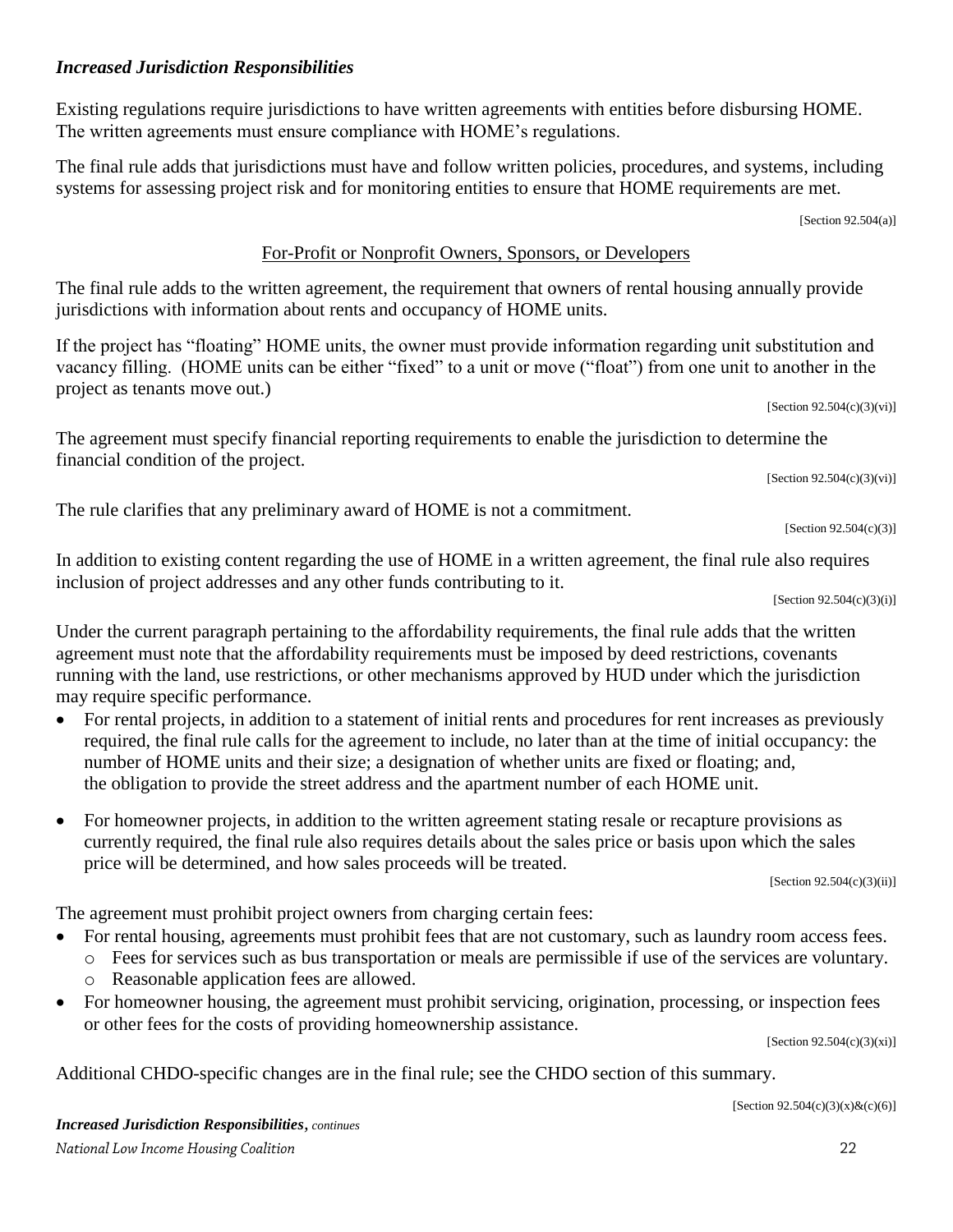## Subrecipients

A subrecipient is a public agency or nonprofit selected by the jurisdiction to administer all or some of the jurisdiction's HOME programs to produce affordable housing, provide downpayment assistance, or provide TBRA.

- To ensure that the subrecipient is following HOME requirements, the final rule calls for the written agreement to require the subrecipient to comply with the jurisdiction's HOME requirements.
- The requirements must include: income determination, underwriting and subsidy layering guidelines, rehab standards, refinancing guidelines, homebuyer program policies, and affordability requirements.

[Section 92.504(c)(2)]

• The existing regs required the agreement to indicate how HOME will be used, tasks to be performed, a schedule for completing tasks, and the period of agreement.

The final rule adds that the agreement must describe:

- <sup>o</sup> Not just the use, but the amount to be used.
- <sup>o</sup> The type and number of housing projects to be funded.
- <sup>o</sup> A schedule for committing funds to projects.
- <sup>o</sup> Any matching requirements.

[Section 92.504(c)(2)(i)]

 The rule requires the written agreement to include requirements the subrecipient must follow to enable the jurisdiction to carry out environmental review obligations before HOME funds are committed.

[Section 92.504(c)(2)(iv)]

• The final rule clarifies that before a subrecipient provides funds to other entities, there must be a written agreement in place that incorporates the HOME program requirements. (The previous rule merely required the written agreement.) Other types of entities include: for-profits, nonprofits, subrecipients, homeowners, homebuyers, TBRA tenants or landlords, and contractors. In addition, the final rule adds that the agreement must make clear whether repaid or recaptured HOME funds may be kept by the subrecipient or must be returned to the jurisdiction.

[Section  $92.504(c)(2)(x)$ ]

 The agreement must prohibit the subrecipient from charging servicing, origination, or other fees for the administration of HOME.

[Section 92.504(c)(2)(xi)]

## State Recipients

Under the existing regulations, when states distribute HOME to local governments, those local governments are titled "state recipients", and there must be a written agreement between them.

- Revised language regarding requirements to be contained in written agreements with state recipients is similar to that pertaining to subrecipients. This summary does not repeat language that mirrors the subrecipient changes above.
- To ensure that the local government is following HOME requirements, the rule calls for the written agreement to require the local government to comply with either the state's HOME requirements or the local government's own HOME requirements.

[Section 92.504(c)(1)]

 The agreement must indicate whether repayment of HOME funds or recaptured HOME may be kept by the local government or must be returned to the state.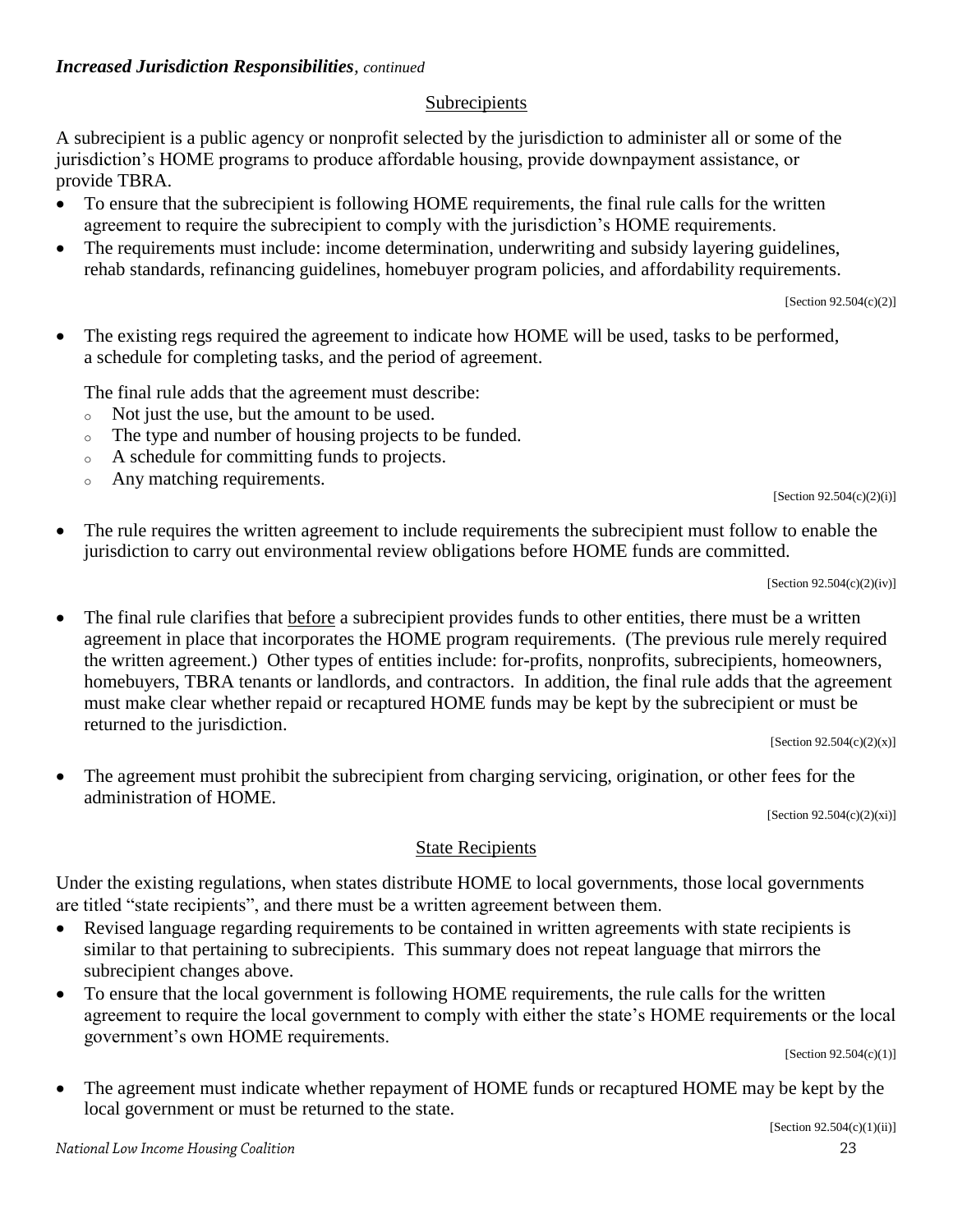## *Property Standards*

*This portion of the summary does not reflect all of the proposed changes; it merely points out those perceived as significant.*

## Manufactured Housing

- All new manufactured housing and all manufactured housing that replaces an existing substandard unit under the definition of "reconstruction" must:
	- <sup>o</sup> Be on a permanent foundation.
	- <sup>o</sup> Be connected to permanent utility hook ups located on land that:
		- Is owned by the manufactured housing unit owner, or
		- The manufactured housing unit owner has a lease for a period at least equal to the affordability period.
- HOME-funded rehab of existing manufactured housing must have a foundation and anchoring that meets state and local codes, or in the absence of such codes, the Model Manufactured Home Installation Standards at 24 CFR 3285.

[Section 92.251(e)]

 The final rule clarifies the definition of homeownership by explicitly including manufactured housing with a ground lease that extends for a period at least equal to the affordability period.

[Section 92.2]

## New Construction

Jurisdictions must ensure that construction contracts and documents describe the work to be done in adequate detail for inspections. They must review and approve written cost estimates. Jurisdictions must conduct progress and final inspections to ensure work is done in compliance with the construction contract and documents.

[Section 92.251(a)(2)(iv)&(v)]

## Acquisition of Existing Housing

 Existing rental housing purchased with HOME that was newly constructed or rehabbed less than 12 months before, must meet the property standards pertaining to new construction (outlined above) or rehab (outlined below). Jurisdictions must base compliance on an inspection conducted no earlier than 90 days before HOME is committed to buying the property.

 $[Section 92.251(c)(1)]$ 

 Other existing rental housing must meet the rehab standards outlined below, based on an inspection conducted no earlier than 90 days before HOME is committed to buying the property. If the property does not meet these standards, then it must be rehabbed.

[Section 92.251(c)(2)]

• For existing housing acquired for homeownership (e.g., downpayment assistance), jurisdictions must establish standards to determine that the housing is decent, safe, sanitary, and in good repair. At a minimum, the housing must meet all state and local standards and be free from deficiencies proscribed in HUD's Uniform Physical Conditions Standards. Jurisdictions must document compliance based on an inspection conducted no earlier than 90 days before HOME is committed. If the housing does not meet these criteria, it must be rehabbed.

[Section 92.251(c)(2)]